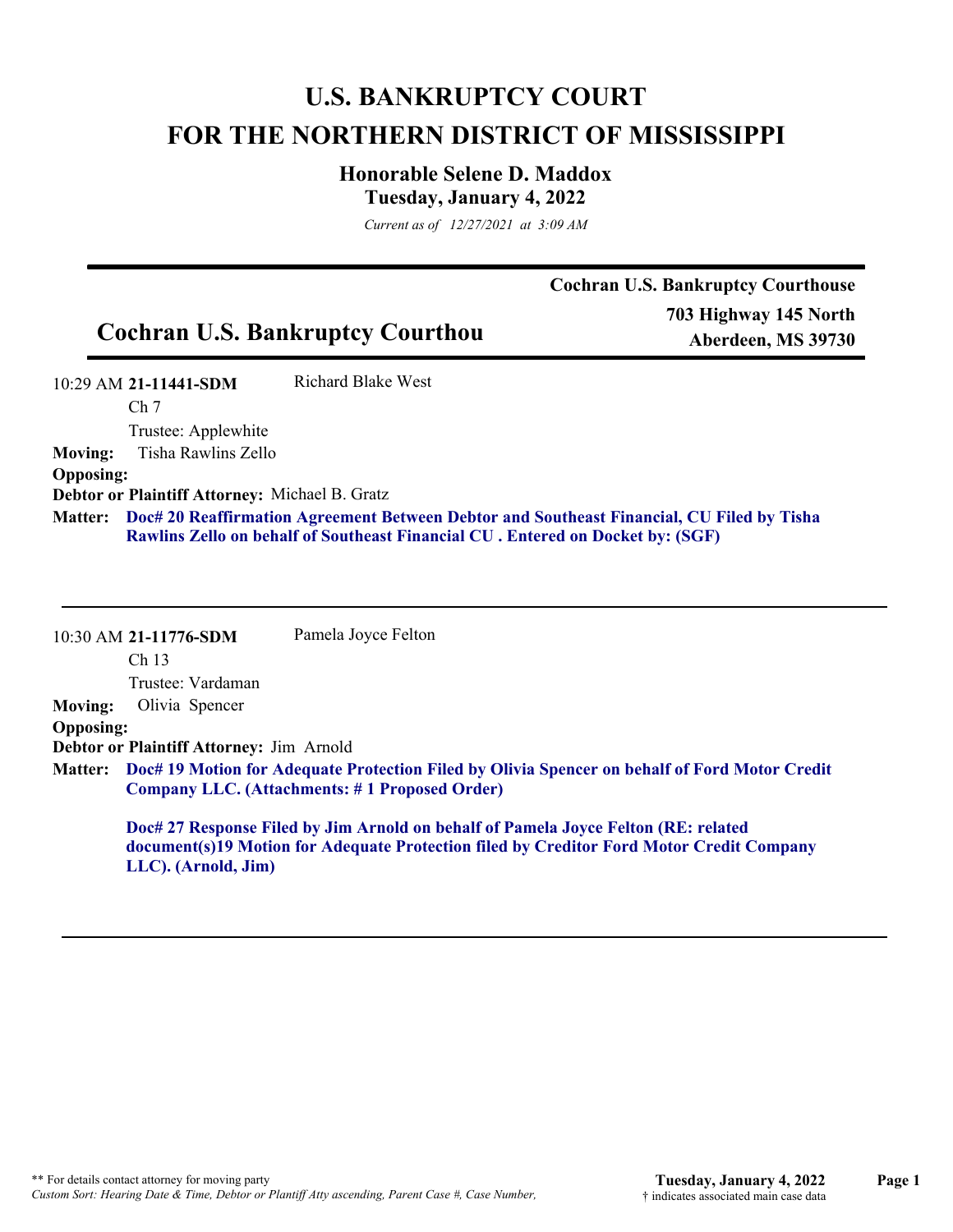|                  | 10:30 AM 18-10587-SDM                                                                                                                                 | Jermaine L Gathings                                                                                                                                                                |  |
|------------------|-------------------------------------------------------------------------------------------------------------------------------------------------------|------------------------------------------------------------------------------------------------------------------------------------------------------------------------------------|--|
|                  | Ch <sub>13</sub>                                                                                                                                      |                                                                                                                                                                                    |  |
|                  | Trustee: Vardaman                                                                                                                                     |                                                                                                                                                                                    |  |
| <b>Moving:</b>   | Kimberly Brown Bowling                                                                                                                                |                                                                                                                                                                                    |  |
| <b>Opposing:</b> |                                                                                                                                                       |                                                                                                                                                                                    |  |
|                  |                                                                                                                                                       | <b>Debtor or Plaintiff Attorney: Kimberly Brown Bowling</b>                                                                                                                        |  |
|                  | Matter: Doc# 25 Motion to Borrow Filed by Kimberly Brown Bowling on behalf of Jermaine L Gathings.<br>$(Attachments: # 1 Exhibit # 2 Proposed Order)$ |                                                                                                                                                                                    |  |
|                  |                                                                                                                                                       | Doc# 29 Objection Filed by Terre M. Vardaman on behalf of Terre M. Vardaman (RE: related<br>document(s)25 Motion to Borrow filed by Debtor Jermaine L Gathings). (Vardaman, Terre) |  |

10:30 AM **18-11687-SDM**  Ch 13 Trustee: Vardaman Jacquline D Dabbs

#### **Moving: Opposing:**

**Debtor or Plaintiff Attorney:** Kimberly Brown Bowling

**Doc# 39 Trustee's Notice and Motion to Dismiss Case for Failure to Make Plan Payments . Matter: Responses due by 10/28/2021.**

**Doc# 40 Response Filed by Kimberly Brown Bowling on behalf of Jacquline D Dabbs (RE: related document(s)39 Trustee's Notice and Motion to Dismiss Case for Failure to Make Plan Payments). (Bowling, Kimberly)**

10:30 AM **18-13743-SDM**  Nell Elowayne Jones

Ch 13

Trustee: Vardaman

**Moving:**

**Opposing:**

**Debtor or Plaintiff Attorney:** Kimberly Brown Bowling

**Doc# 30 Trustee's Notice and Motion to Dismiss Case for Failure to Make Plan Payments . Matter: Responses due by 10/28/2021.**

**Doc# 31 Response Filed by Kimberly Brown Bowling on behalf of Nell Elowayne Jones (RE: related document(s)30 Trustee's Notice and Motion to Dismiss Case for Failure to Make Plan Payments). (Bowling, Kimberly)**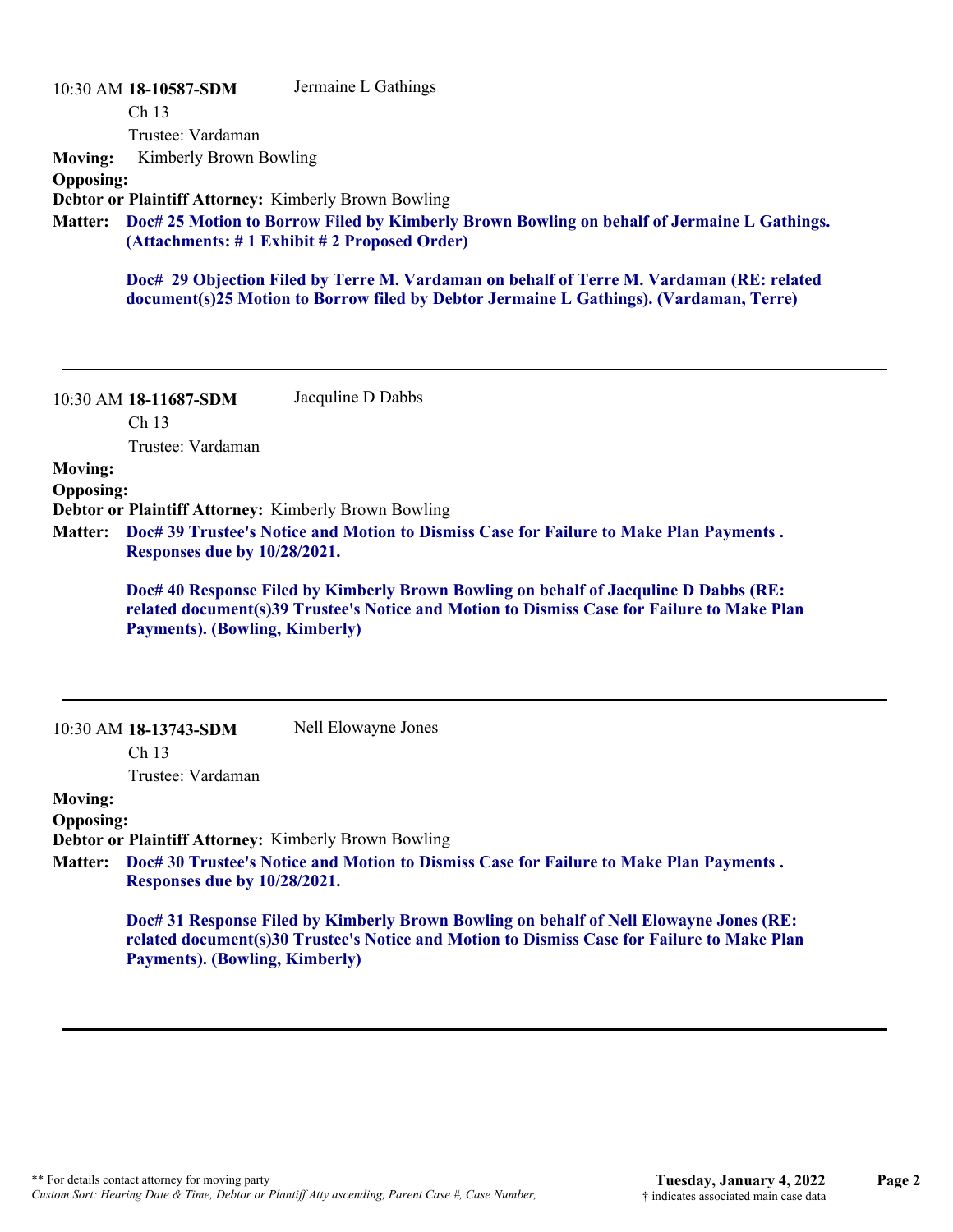|                                    | 10:30 AM 19-11018-SDM                 | Lawrence W Gailor and                                                                                                                                                                                                                                                                                                         |
|------------------------------------|---------------------------------------|-------------------------------------------------------------------------------------------------------------------------------------------------------------------------------------------------------------------------------------------------------------------------------------------------------------------------------|
|                                    | Ch 13                                 | Erica L Gailor                                                                                                                                                                                                                                                                                                                |
|                                    | Trustee: Vardaman                     |                                                                                                                                                                                                                                                                                                                               |
| <b>Moving:</b><br><b>Opposing:</b> |                                       |                                                                                                                                                                                                                                                                                                                               |
|                                    |                                       | <b>Debtor or Plaintiff Attorney: Kimberly Brown Bowling</b>                                                                                                                                                                                                                                                                   |
| <b>Matter:</b>                     |                                       | Doc# 49 Trustee's Notice and Motion to Dismiss Case for Failure to Make Plan Payments.                                                                                                                                                                                                                                        |
|                                    | <b>Responses due by 10/28/2021.</b>   |                                                                                                                                                                                                                                                                                                                               |
|                                    |                                       | Doc# 50 Response Filed by Kimberly Brown Bowling on behalf of Erica L Gailor, Lawrence W<br>Gailor (RE: related document(s)49 Trustee's Notice and Motion to Dismiss Case for Failure to<br><b>Make Plan Payments). (Bowling, Kimberly)</b>                                                                                   |
|                                    | 10:30 AM 20-11839-SDM<br>Ch 13        | <b>Timothy Milton</b>                                                                                                                                                                                                                                                                                                         |
|                                    | Trustee: Vardaman                     |                                                                                                                                                                                                                                                                                                                               |
| <b>Moving:</b>                     |                                       |                                                                                                                                                                                                                                                                                                                               |
| <b>Opposing:</b>                   |                                       |                                                                                                                                                                                                                                                                                                                               |
|                                    |                                       | <b>Debtor or Plaintiff Attorney: Kimberly Brown Bowling</b>                                                                                                                                                                                                                                                                   |
| <b>Matter:</b>                     | Responses due by 10/28/2021.          | Doc# 49 Trustee's Notice and Motion to Dismiss Case for Failure to Make Plan Payments.                                                                                                                                                                                                                                        |
|                                    | (Bowling, Kimberly)                   | Doc# 50 Response Filed by Kimberly Brown Bowling on behalf of Timothy Milton (RE: related<br>document(s)49 Trustee's Notice and Motion to Dismiss Case for Failure to Make Plan Payments).                                                                                                                                    |
|                                    | 10:30 AM 20-11839-SDM                 | <b>Timothy Milton</b>                                                                                                                                                                                                                                                                                                         |
|                                    | Ch <sub>13</sub><br>Trustee: Vardaman |                                                                                                                                                                                                                                                                                                                               |
| <b>Moving:</b>                     | Karen A. Maxcy                        |                                                                                                                                                                                                                                                                                                                               |
| <b>Opposing:</b>                   |                                       |                                                                                                                                                                                                                                                                                                                               |
|                                    |                                       | Debtor or Plaintiff Attorney: Kimberly Brown Bowling                                                                                                                                                                                                                                                                          |
| <b>Matter:</b>                     | <b>Exhibit A)</b>                     | Doc# 53 Motion for Relief from Stay and Certificate of Service (187 Creekwood Circle, Saltillo,<br>Mississippi 38866)., Motion for Relief from Stay (Codebtor or Child Support), Motion to<br>Abandon . Filed by Karen A. Maxcy on behalf of Guild Mortgage Company. (Attachments: #1)                                        |
|                                    |                                       | Doc# 58 Response Filed by Kimberly Brown Bowling on behalf of Timothy Milton (RE: related<br>document(s)53 Motion for Relief From Stay filed by Creditor Guild Mortgage Company, Motion<br>for Relief from Stay (Codebtor or Child Support), Motion to Abandon, 54 Hearing Set<br>(Document) Telephonic). (Bowling, Kimberly) |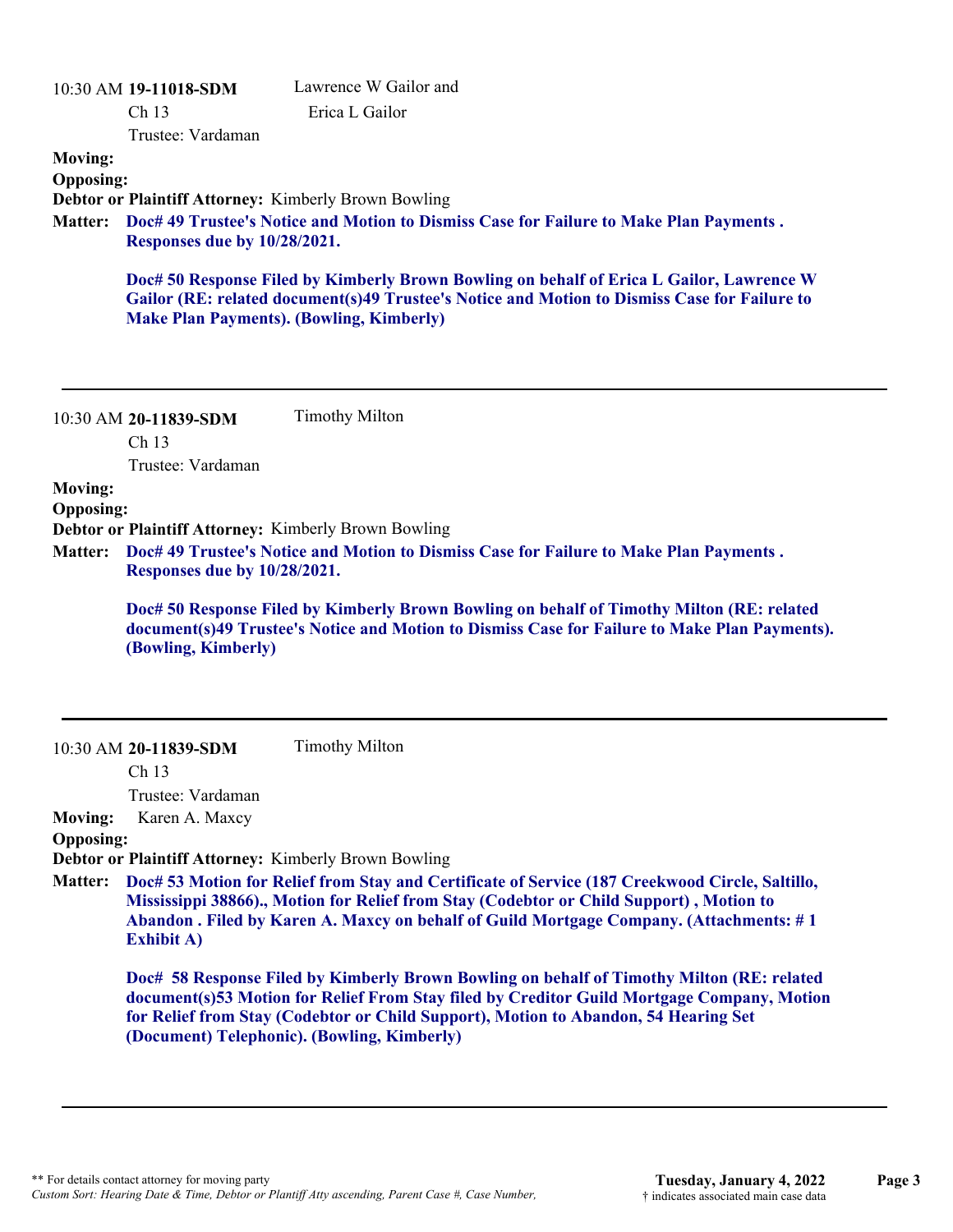|                                    | 10:30 AM 20-12187-SDM<br>Ch <sub>13</sub><br>Trustee: Vardaman                                                         | Amanda E. Brummett                                                                                                                                                                  |
|------------------------------------|------------------------------------------------------------------------------------------------------------------------|-------------------------------------------------------------------------------------------------------------------------------------------------------------------------------------|
| <b>Moving:</b><br><b>Opposing:</b> |                                                                                                                        | Debtor or Plaintiff Attorney: Kimberly Brown Bowling                                                                                                                                |
| <b>Matter:</b>                     | Doc# 22 Trustee's Notice and Motion to Dismiss Case for Failure to Make Plan Payments.<br>Responses due by 10/28/2021. |                                                                                                                                                                                     |
|                                    | <b>Payments). (Bowling, Kimberly)</b>                                                                                  | Doc# 23 Response Filed by Kimberly Brown Bowling on behalf of Amanda E. Brummett (RE:<br>related document(s)22 Trustee's Notice and Motion to Dismiss Case for Failure to Make Plan |
|                                    | 10:30 AM 21-10576-SDM<br>Ch <sub>13</sub>                                                                              | Mary E. Adair                                                                                                                                                                       |
| <b>Moving:</b>                     | Trustee: Vardaman                                                                                                      |                                                                                                                                                                                     |

**Opposing:**

**Debtor or Plaintiff Attorney:** Kimberly Brown Bowling

**Doc# 16 Trustee's Notice and Motion to Dismiss Case for Failure to Make Plan Payments . Matter: Responses due by 10/28/2021.**

**Doc# 17 Response Filed by Kimberly Brown Bowling on behalf of Mary E. Adair (RE: related document(s)16 Trustee's Notice and Motion to Dismiss Case for Failure to Make Plan Payments). (Bowling, Kimberly)**

10:30 AM **21-10697-SDM**  Nita M. Chandler

Ch 13

Trustee: Vardaman

# **Moving:**

**Opposing:**

**Debtor or Plaintiff Attorney:** Kimberly Brown Bowling

**Doc# 40 Trustee's Notice and Motion to Dismiss Case for Failure to Make Plan Payments . Matter: Responses due by 10/28/2021.**

> **Doc# 42 Response Filed by Kimberly Brown Bowling on behalf of Nita M. Chandler (RE: related document(s)40 Trustee's Notice and Motion to Dismiss Case for Failure to Make Plan Payments). (Bowling, Kimberly)**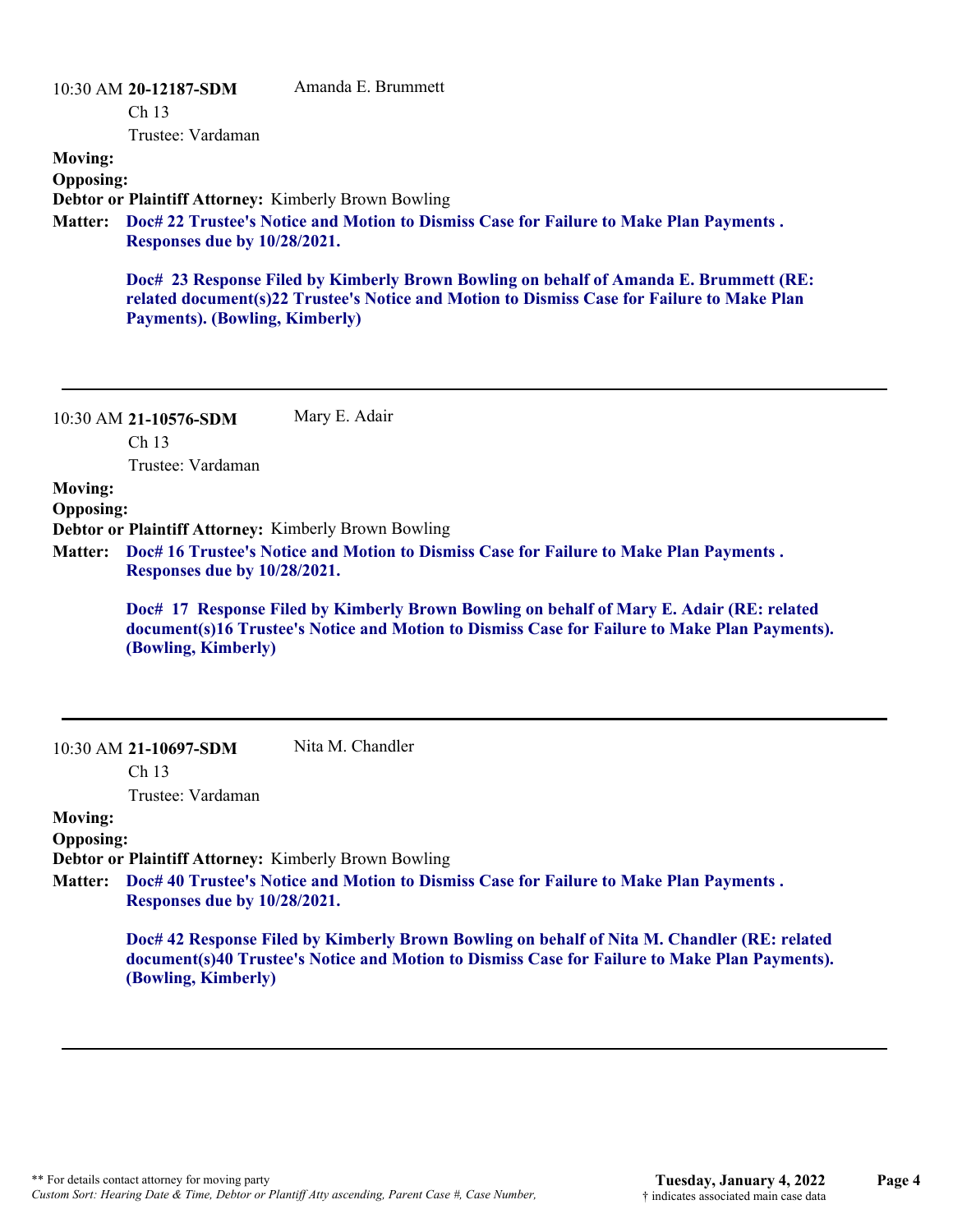|                  | 10:30 AM 21-11422-SDM                                                                                                                                                 | Christopher J. Dye and |
|------------------|-----------------------------------------------------------------------------------------------------------------------------------------------------------------------|------------------------|
|                  | Ch <sub>13</sub>                                                                                                                                                      | Ashley L. Dye          |
|                  | Trustee: Vardaman                                                                                                                                                     |                        |
| <b>Moving:</b>   | Edward E. Lawler Jr.                                                                                                                                                  |                        |
| <b>Opposing:</b> |                                                                                                                                                                       |                        |
|                  | Debtor or Plaintiff Attorney: Kimberly Brown Bowling                                                                                                                  |                        |
| <b>Matter:</b>   | Doc# 19 Objection to Confirmation of Chapter 13 Plan Filed by Edward E. Lawler Jr. on behalf<br>of 21st Mortgage Corporation (Attachments: #1 Exhibit A #2 Exhibit B) |                        |

10:30 AM **21-11796-SDM**  Ch 13 Trustee: Vardaman Julia A. Jones **Moving:** John E. Tucker **Opposing: Debtor or Plaintiff Attorney:** Kimberly Brown Bowling **Doc# 20 Objection to Confirmation of Chapter 13 Plan Filed by John E. Tucker on behalf of First Matter: Tower Loan LLC**

10:30 AM **21-11884-SDM**  Ch 13 Trustee: Vardaman Teresa G. Shelton **Moving:** Arch W. Bullard **Opposing: Debtor or Plaintiff Attorney:** Kimberly Brown Bowling **Doc# 15 Objection to Confirmation of Chapter 13 Plan , Valuation and Dischargeability Filed by Matter: Arch W. Bullard on behalf of Small Loans (Attachments: # 1 Exhibit A - Promissory Note # 2 Exhibit B - UCC # 3 Exhibit C - Certificate of Title)**

|                  | 10:30 AM 21-12100-SDM | Dana M. Christian                                                                                   |
|------------------|-----------------------|-----------------------------------------------------------------------------------------------------|
|                  | Ch <sub>13</sub>      |                                                                                                     |
|                  | Trustee: Vardaman     |                                                                                                     |
| <b>Moving:</b>   | Bradley P. Jones      |                                                                                                     |
| <b>Opposing:</b> |                       |                                                                                                     |
|                  |                       | <b>Debtor or Plaintiff Attorney: Kimberly Brown Bowling</b>                                         |
|                  | <b>Renasant Bank</b>  | Matter: Doc# 15 Objection to Confirmation of Chapter 13 Plan Filed by Bradley P. Jones on behalf of |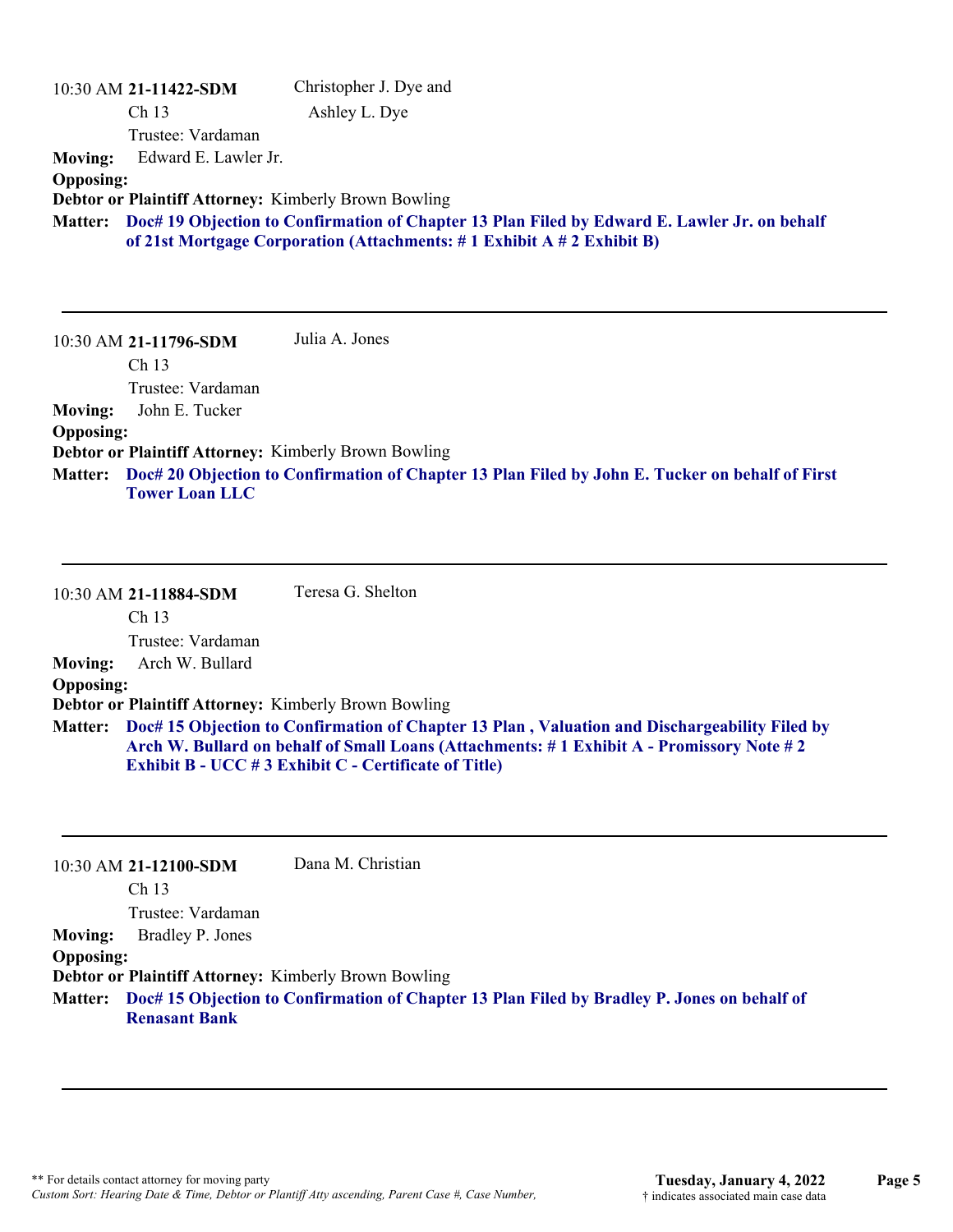|                  | 10:30 AM 21-12106-SDM                                       | Angela A. Estes                                                                                        |
|------------------|-------------------------------------------------------------|--------------------------------------------------------------------------------------------------------|
|                  | Ch <sub>13</sub>                                            |                                                                                                        |
|                  | Trustee: Vardaman                                           |                                                                                                        |
| <b>Moving:</b>   | Kelli Michelle Stevens                                      |                                                                                                        |
| <b>Opposing:</b> |                                                             |                                                                                                        |
|                  | <b>Debtor or Plaintiff Attorney: Kimberly Brown Bowling</b> |                                                                                                        |
|                  | of First Tower Loan LLC                                     | Matter: Doc# 16 Objection to Confirmation of Chapter 13 Plan Filed by Kelli Michelle Stevens on behalf |

10:30 AM **21-12337-SDM**  Ch 13 Trustee: Vardaman Jessie G. Tucker **Moving:** Kimberly Brown Bowling **Opposing: Debtor or Plaintiff Attorney:** Kimberly Brown Bowling **Doc# 4 Motion to Extend Automatic Stay under 362(c)(3)(B) Filed by Kimberly Brown Bowling Matter: on behalf of Jessie G. Tucker. (Attachments: # 1 Proposed Order)**

10:30 AM **16-14254-SDM**  Latasha Renea Malone

Ch 13

Trustee: Vardaman

# **Moving:**

**Opposing:**

**Debtor or Plaintiff Attorney:** William C. Cunningham

**Doc# 67 Trustee's Notice and Motion to Dismiss Case for Failure to Make Plan Payments . Matter: Responses due by 10/28/2021.**

> **Doc# 68 Response Filed by William C. Cunningham on behalf of Latasha Renea Malone (RE: related document(s)67 Trustee's Notice and Motion to Dismiss Case for Failure to Make Plan Payments). (Cunningham, William)**

10:30 AM **21-11577-SDM** 

Jameh Maurice Thomas

Ch 13

Trustee: Vardaman

**Moving: Opposing: Debtor or Plaintiff Attorney:** William C. Cunningham **Doc# 21 Trustee's Notice and Motion to Dismiss Case . Responses due by 12/10/2021. Matter:**

> **Doc# 22 Response Filed by William C. Cunningham on behalf of Jameh Maurice Thomas (RE: related document(s)21 Trustee's Notice and Motion to Dismiss Case). (Cunningham, William)**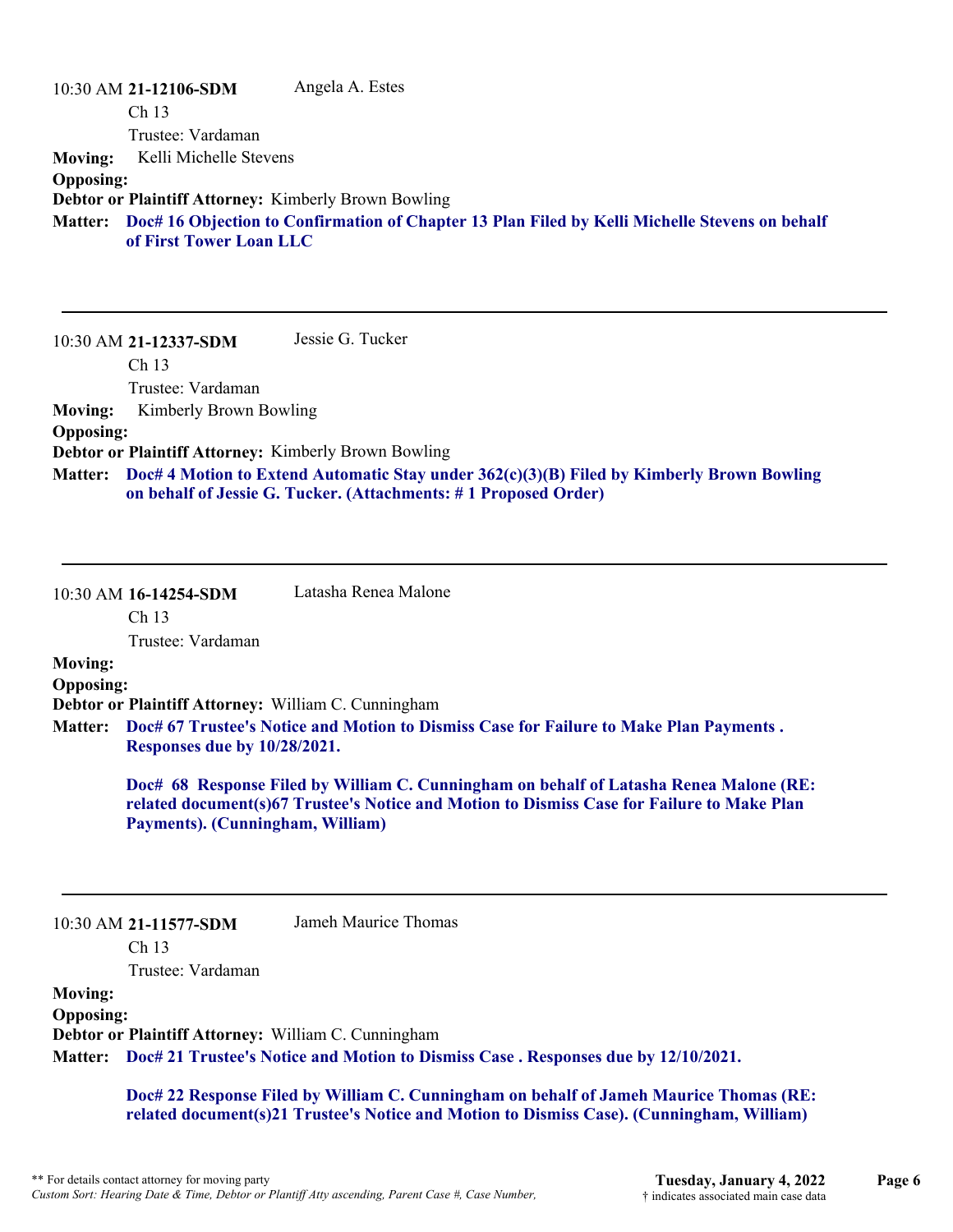10:30 AM **21-11988-SDM**  Ch 13 Trustee: Vardaman Deon Selvie **Moving:** Kimberly D. Putnam

**Opposing:**

**Debtor or Plaintiff Attorney:** William C. Cunningham

**Doc# 19 Objection to Confirmation of Chapter 13 Plan Filed by Kimberly D. Putnam on behalf of Matter: Towd Point Mortgage Trust 2020-2, U.S. Bank National Association, as Indenture Trustee**

**Doc# 21 Response Filed by William C. Cunningham on behalf of Deon Selvie (RE: related document(s)19 Objection to Confirmation of the Chapter 13 Plan filed by Creditor Towd Point Mortgage Trust 2020-2, U.S. Bank National Association, as Indenture Trustee). (Cunningham, William)**

10:30 AM **21-11988-SDM**  Ch 13 Trustee: Vardaman Deon Selvie **Moving:** Kelli Michelle Stevens **Opposing: Debtor or Plaintiff Attorney:** William C. Cunningham

**Doc# 24 Objection to Confirmation of Chapter 13 Plan Filed by Kelli Michelle Stevens on behalf Matter: of Gulfco of Mississippi LLC d/b/a Tower Loan of Columbus**

**Doc# 26 Response Filed by William C. Cunningham on behalf of Deon Selvie (RE: related document(s)24 Objection to Confirmation of the Chapter 13 Plan filed by Creditor Gulfco of Mississippi LLC d/b/a Tower Loan of Columbus). (Cunningham, William)**

10:30 AM **20-12757-SDM**  Shirley Evans

Ch 13

Trustee: Barkley

### **Moving:**

**Opposing:**

**Debtor or Plaintiff Attorney:** Carter Dobbs

**Doc# 58 Trustee's Notice and Motion to Dismiss Case for Failure to Make Plan Payments . Matter: Responses due by 12/2/2021.**

**Doc# 59 Response Filed by Carter Dobbs Jr. on behalf of Shirley Evans (RE: related document(s)58 Trustee's Notice and Motion to Dismiss Case for Failure to Make Plan Payments). (Dobbs, Carter)**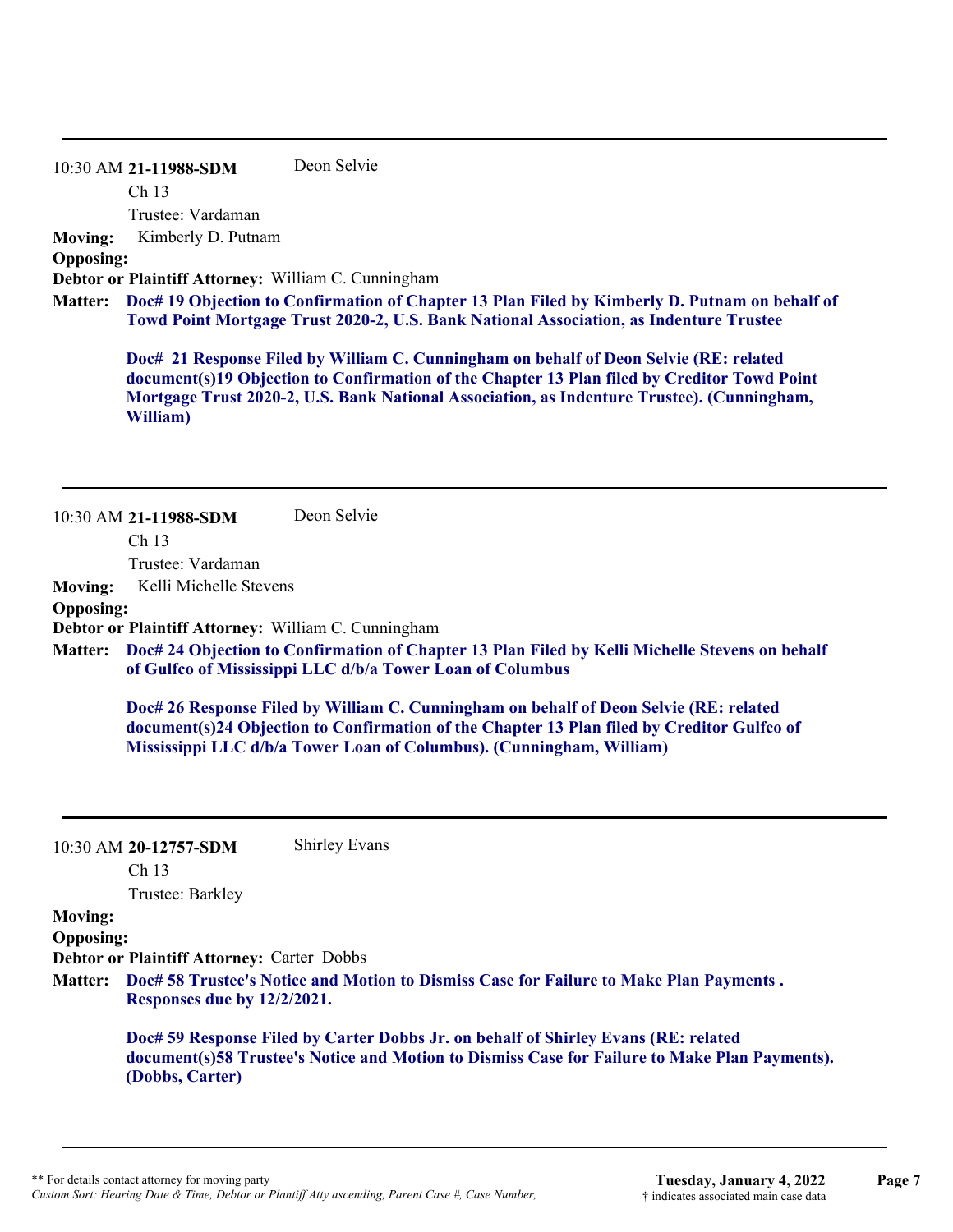|                  | 10:30 AM 21-11960-SDM                             | Maggie Trimble                                                                                       |
|------------------|---------------------------------------------------|------------------------------------------------------------------------------------------------------|
|                  | Ch <sub>13</sub>                                  |                                                                                                      |
|                  | Trustee: Vardaman                                 |                                                                                                      |
|                  | Moving: Terre M. Vardaman                         |                                                                                                      |
| <b>Opposing:</b> |                                                   |                                                                                                      |
|                  | <b>Debtor or Plaintiff Attorney: Carter Dobbs</b> |                                                                                                      |
|                  | <b>Terre M. Vardaman</b>                          | Matter: Doc# 16 Objection to Confirmation of Chapter 13 Plan Filed by Terre M. Vardaman on behalf of |

10:30 AM **21-11960-SDM**  Ch 13 Trustee: Vardaman Maggie Trimble **Moving:** Kelli Michelle Stevens **Opposing: Debtor or Plaintiff Attorney:** Carter Dobbs **Doc# 18 Objection to Confirmation of Chapter 13 Plan Filed by Kelli Michelle Stevens on behalf Matter: of Gulfco of Mississippi LLC**

10:30 AM **20-12934-SDM**  Oliver Reed

Ch 13

Trustee: Vardaman

# **Moving:**

**Opposing: Debtor or Plaintiff Attorney:** Rhonda Saul Evans

**Doc# 34 Trustee's Notice and Motion to Dismiss Case for Failure to Make Plan Payments . Matter: Responses due by 10/28/2021.**

> **Doc# 35 Response Filed by Rhonda Saul Evans on behalf of Oliver Reed (RE: related document(s)34 Trustee's Notice and Motion to Dismiss Case for Failure to Make Plan Payments). (Evans, Rhonda)**

10:30 AM **17-10505-SDM**  Earie D Moore

Ch 13

Trustee: Vardaman **Moving:** Robert Gambrell

**Opposing:**

**Debtor or Plaintiff Attorney:** Robert Gambrell

**Doc# 55 Motion to Borrow Filed by Robert Gambrell on behalf of Earie D Moore. (Attachments: Matter: # 1 Proposed Order)**

**Doc# 61 Objection Filed by Terre M. Vardaman on behalf of Terre M. Vardaman (RE: related document(s)55 Motion to Borrow filed by Debtor Earie D Moore). (Vardaman, Terre)**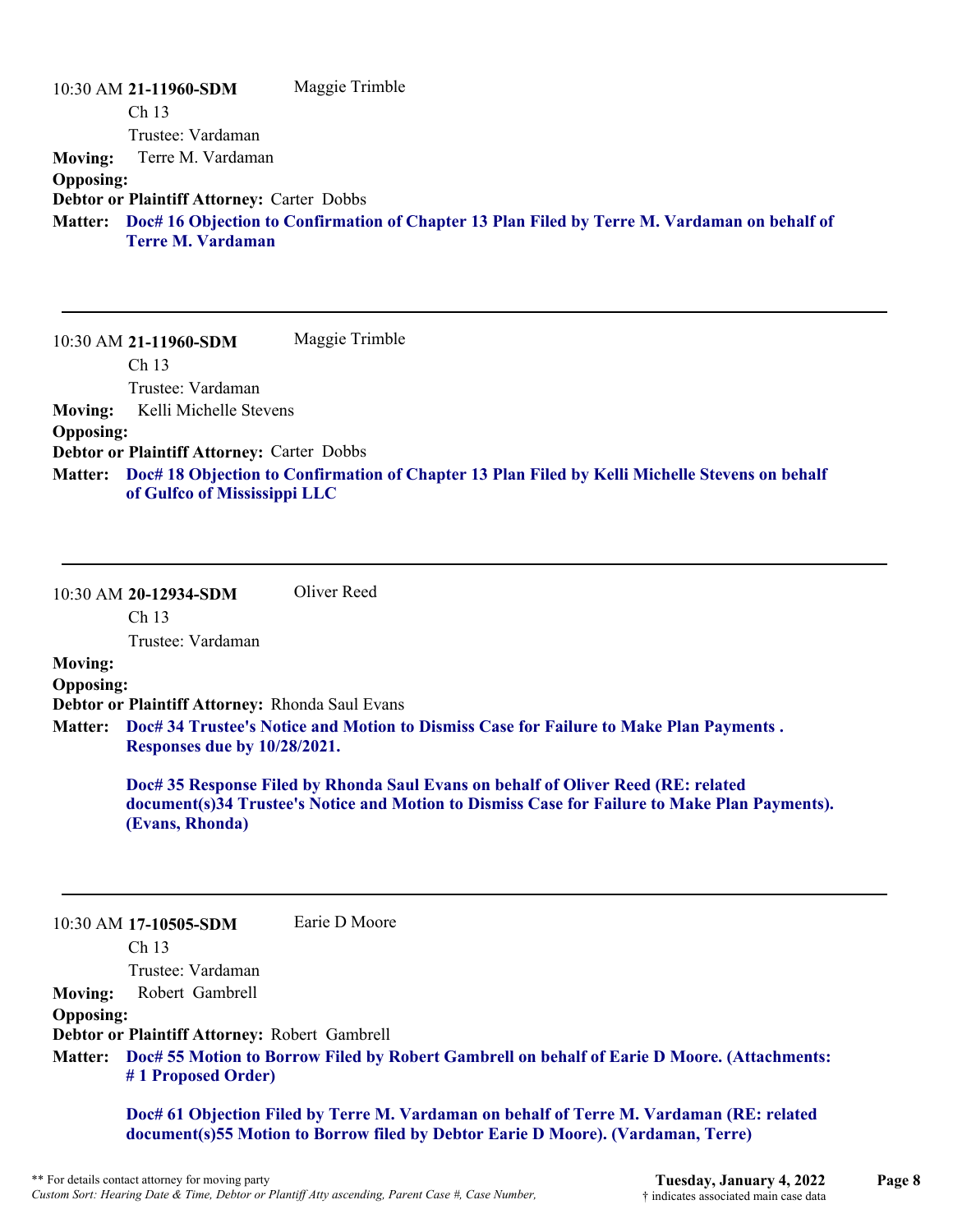|                  | 10:30 AM 20-10861-SDM                                                                                                                               | Lyndon B. Montgomery and                                                                                                                                                                                                             |  |  |
|------------------|-----------------------------------------------------------------------------------------------------------------------------------------------------|--------------------------------------------------------------------------------------------------------------------------------------------------------------------------------------------------------------------------------------|--|--|
|                  | Ch <sub>13</sub>                                                                                                                                    | Annie B. Montgomery                                                                                                                                                                                                                  |  |  |
|                  | Trustee: Vardaman                                                                                                                                   |                                                                                                                                                                                                                                      |  |  |
| <b>Moving:</b>   | Robert Gambrell                                                                                                                                     |                                                                                                                                                                                                                                      |  |  |
| <b>Opposing:</b> |                                                                                                                                                     |                                                                                                                                                                                                                                      |  |  |
|                  | Debtor or Plaintiff Attorney: Robert Gambrell                                                                                                       |                                                                                                                                                                                                                                      |  |  |
| <b>Matter:</b>   | Doc# 36 Motion to Divide Case. Filed by Robert Gambrell on behalf of Annie B. Montgomery,<br>Lyndon B. Montgomery. (Attachments: #1 Proposed Order) |                                                                                                                                                                                                                                      |  |  |
|                  |                                                                                                                                                     | Doc# 40 Objection Filed by Terre M. Vardaman on behalf of Terre M. Vardaman (RE: related<br>document(s)36 Motion to Divide Case filed by Debtor Lyndon B. Montgomery, Joint Debtor<br><b>Annie B. Montgomery). (Vardaman, Terre)</b> |  |  |
|                  | $10:30$ AM 21-12097-SDM                                                                                                                             | Cassandra Miller                                                                                                                                                                                                                     |  |  |

10:30 AM **21-12031-SDM**  Ch 13 Trustee: Vardaman Walter Randle **Moving:** Gregory J. Walsh **Opposing: Debtor or Plaintiff Attorney:** Edward D. Lancaster **Doc# 12 Objection to Confirmation of Chapter 13 Plan with Exhibits Filed by Gregory J. Walsh Matter: on behalf of Santander Consumer USA Inc.**

**Doc# 25 Objection to Confirmation of Chapter 13 Plan Filed by Terre M. Vardaman on behalf of Matter:**

Trustee: Vardaman

**Debtor or Plaintiff Attorney:** John F Hughes

**Terre M. Vardaman**

**Moving:** Terre M. Vardaman

**Opposing:**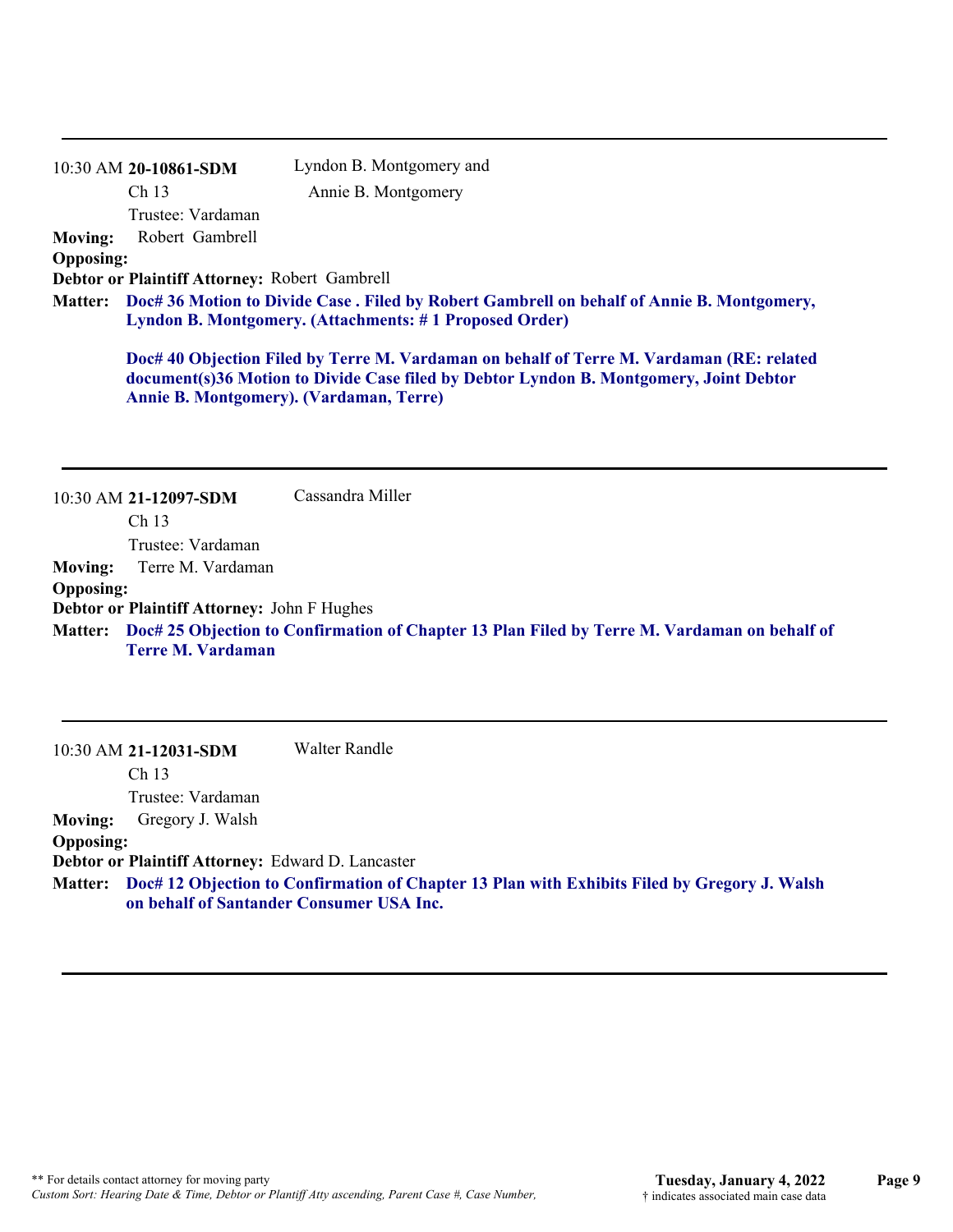| 10:30 AM 21-12012-SDM                                 | Sandra J Hunkapiller                                                                             |
|-------------------------------------------------------|--------------------------------------------------------------------------------------------------|
| Ch <sub>13</sub>                                      |                                                                                                  |
| Trustee: Vardaman                                     |                                                                                                  |
| B. Joey Hood II<br><b>Moving:</b>                     |                                                                                                  |
| <b>Opposing:</b>                                      |                                                                                                  |
| <b>Debtor or Plaintiff Attorney: Dalton Middleton</b> |                                                                                                  |
| <b>Matter:</b>                                        | Doc# 13 Objection to Confirmation of Chapter 13 Plan Filed by B. Joey Hood II on behalf of First |
|                                                       | Metropolitan Financial Services - Corinth Branch c/o B. Joey Hood, II Attorney at Law, PLLC      |
| (Attachments: #1 Exhibit) (Hood, B.)                  |                                                                                                  |
|                                                       |                                                                                                  |
|                                                       |                                                                                                  |
| 10:30 AM 21-12167-SDM                                 | Roland K Young, Jr. and                                                                          |
| Ch <sub>13</sub>                                      | Peggy Wallace Young                                                                              |
| Trustee: Vardaman                                     |                                                                                                  |
| Kelli Michelle Stevens<br><b>Moving:</b>              |                                                                                                  |
| <b>Opposing:</b>                                      |                                                                                                  |
| Debtor or Plaintiff Attorney: Dalton Middleton        |                                                                                                  |

**Doc# 13 Objection to Confirmation of Chapter 13 Plan Filed by Kelli Michelle Stevens on behalf Matter: of First Tower Loan LLC**

| 10:30 AM 18-11614-SDM | Raymond Rutherford and                                                                                                                                                                                                                                                                                                                                                      |
|-----------------------|-----------------------------------------------------------------------------------------------------------------------------------------------------------------------------------------------------------------------------------------------------------------------------------------------------------------------------------------------------------------------------|
| Ch <sub>13</sub>      | Megan Rutherford                                                                                                                                                                                                                                                                                                                                                            |
|                       | Trustee: Vardaman                                                                                                                                                                                                                                                                                                                                                           |
| <b>Moving:</b>        | R. Gawyn Mitchell                                                                                                                                                                                                                                                                                                                                                           |
| <b>Opposing:</b>      | Eric C Miller                                                                                                                                                                                                                                                                                                                                                               |
|                       | Debtor or Plaintiff Attorney: R. Gawyn Mitchell                                                                                                                                                                                                                                                                                                                             |
| <b>Matter:</b>        | Doc# 64 Motion to Sell Property Free and Clear of Liens under Section 363(f) Fee Amount Filed<br>by R. Gawyn Mitchell on behalf of Megan Rutherford, Raymond Rutherford. (Attachments: #1<br><b>Exhibit #2 Proposed Order) (Mitchell, R.)</b>                                                                                                                               |
|                       | Doc# 68 Response to the Debtor's Motion to Sell Property Filed by Eric C Miller on behalf of<br>Wilmington Savings Fund Society, FSB, as trustee of Stanwich Mortgage Loan Trust F (RE:<br>related document(s)64 Motion to Sell Property Free and Clear of Liens Under Section 363(f) filed<br>by Debtor Raymond Rutherford, Joint Debtor Megan Rutherford). (Miller, Eric) |

**Doc# 69 LATE-FILED Objection Filed by Terre M. Vardaman on behalf of Terre M. Vardaman (RE: related document(s)64 Motion to Sell Property Free and Clear of Liens Under Section 363(f) filed by Debtor Raymond Rutherford, Joint Debtor Megan Rutherford). (Vardaman, Terre)**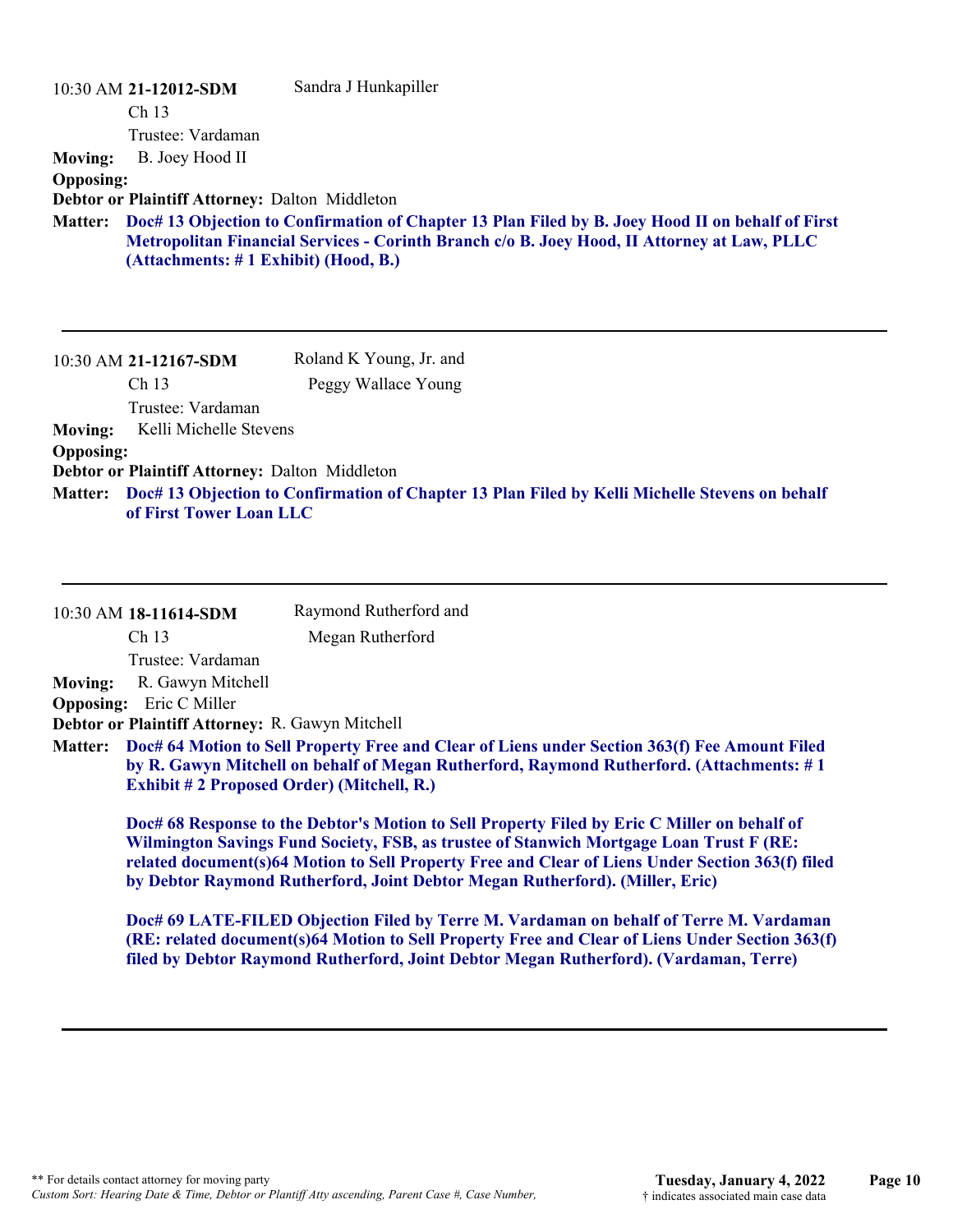|                  | 10:30 AM 18-12435-SDM                           | Sandra D Beard                                                                                                                                                                        |
|------------------|-------------------------------------------------|---------------------------------------------------------------------------------------------------------------------------------------------------------------------------------------|
|                  | Ch <sub>13</sub>                                |                                                                                                                                                                                       |
|                  | Trustee: Vardaman                               |                                                                                                                                                                                       |
| <b>Moving:</b>   | Eric C Miller                                   |                                                                                                                                                                                       |
| <b>Opposing:</b> |                                                 |                                                                                                                                                                                       |
|                  | Debtor or Plaintiff Attorney: R. Gawyn Mitchell |                                                                                                                                                                                       |
|                  |                                                 | Matter: Doc# 40 Motion for Relief from Stay., Motion to Abandon. Filed by Eric C Miller on behalf of<br><b>JPMorgan Chase Bank, National Association . Entered on Docket by: (EL)</b> |
|                  |                                                 |                                                                                                                                                                                       |

**Doc# 43 Response Filed by R. Gawyn Mitchell on behalf of Sandra D Beard (RE: related document(s)40 Motion for Relief From Stay filed by Creditor JPMorgan Chase Bank, National Association, Motion to Abandon). (Mitchell, R.)**

10:30 AM **19-11585-SDM**  Clyde L Doss

Ch 13

Trustee: Vardaman

**Moving:** Natalie K. Brown

#### **Opposing:**

**Debtor or Plaintiff Attorney:** R. Gawyn Mitchell

**Doc# 55 Motion for Relief from Stay 3545 DOSS DR, WEST POINT, MS 39773., Motion for Matter: Relief from Stay (Codebtor or Child Support) DARLENE J. DOSS, Motion to Abandon . Filed by Natalie K. Brown on behalf of Select Portfolio Servicing, Inc. as servicer for Towd Point Mortgage Trust 2017-4, U.S. Bank National Association, as Indenture Trustee. (Attachments: # 1 Exhibit # 2 Exhibit # 3 Exhibit # 4 Proposed Order)**

**Doc# 58 Response Filed by R. Gawyn Mitchell on behalf of Clyde L Doss (RE: related document(s)55 Motion for Relief From Stay filed by Creditor Select Portfolio Servicing, Inc. as servicer for Towd Point Mortgage Trust 2017-4, U.S. Bank National Association, as Indenture Trustee, Motion for Relief from Stay (Codebtor or Child Support), Motion to Abandon). (Mitchell, R.)**

10:30 AM **19-12656-SDM**  Sharon D Pratt

Ch 13

Trustee: Vardaman

#### **Moving:** Gregory J. Walsh **Opposing:**

**Debtor or Plaintiff Attorney:** R. Gawyn Mitchell

**Doc# 29 Motion for Relief from Stay and to Apply Insurance Proceeds with Exhibits., Motion to Matter: Abandon . Filed by Gregory J. Walsh on behalf of Americredit Financial Services, Inc. Dba GM Financial.**

**Doc# 35 Response Filed by R. Gawyn Mitchell on behalf of Sharon D Pratt (RE: related document(s)29 Motion for Relief From Stay filed by Creditor Americredit Financial Services, Inc. Dba GM Financial, Motion to Abandon). (Mitchell, R.)**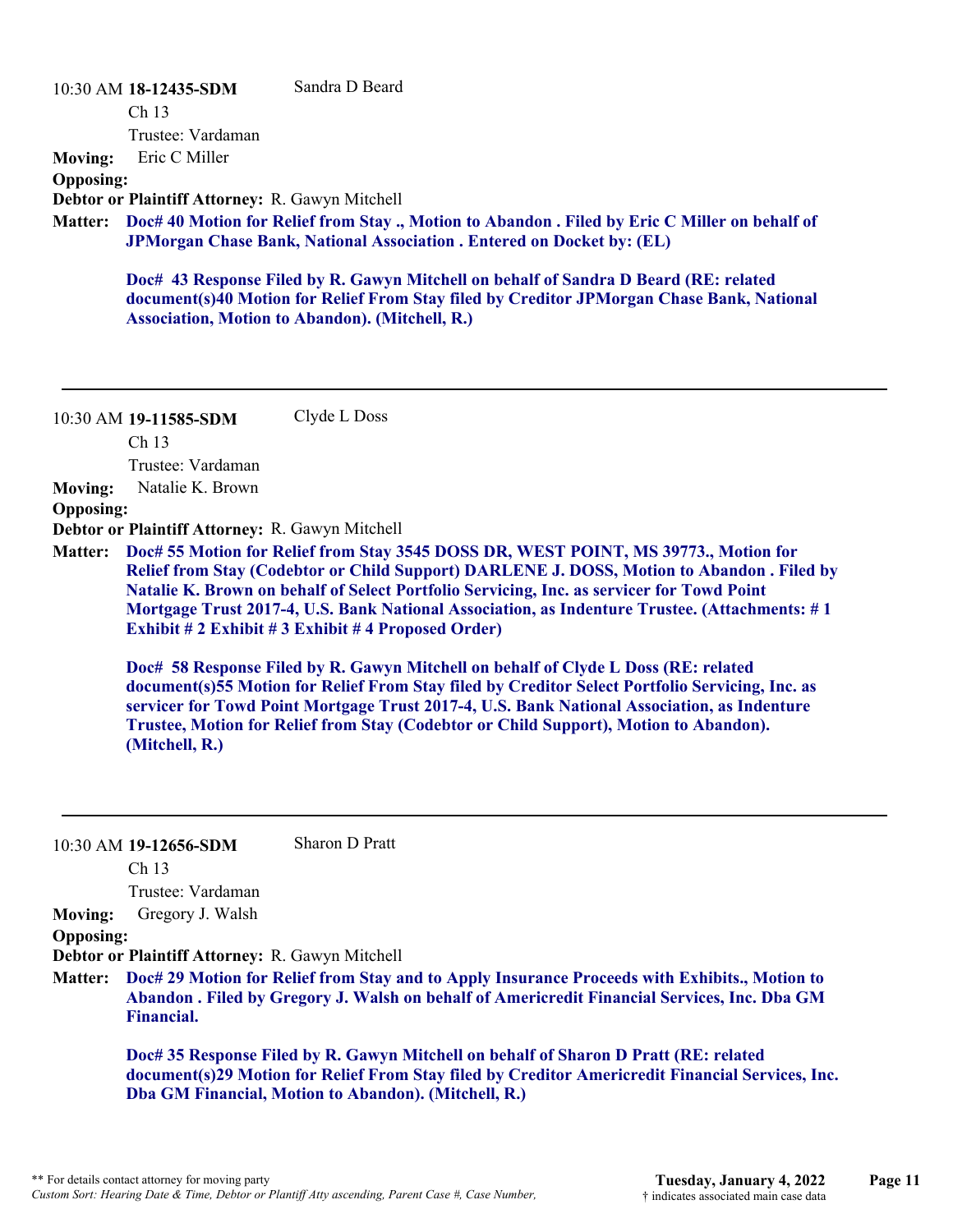10:30 AM **19-14198-SDM**  Ch 13 Trustee: Vardaman Kennedra Ellis **Moving:** Charles Frank Fair Barbour **Opposing:**

**Debtor or Plaintiff Attorney:** R. Gawyn Mitchell

**Doc# 22 Motion for Relief from Stay ., Motion for Relief from Stay (Codebtor or Child Support) , Matter: Motion to Abandon ., Motion for Adequate Protection with Certificate of Service Filed by Charles Frank Fair Barbour on behalf of LNV Corporation. (Attachments: # 1 Exhibit Note # 2 Exhibit Deed of Trust # 3 Exhibit Assignment # 4 Proposed Order)**

**Doc# 27 Response Filed by R. Gawyn Mitchell on behalf of Kennedra Ellis (RE: related document(s)22 Motion for Relief From Stay filed by Creditor LNV Corporation, Motion for Relief from Stay (Codebtor or Child Support), Motion to Abandon, Motion for Adequate Protection). (Mitchell, R.)**

|                  | 10:30 AM 19-14733-SDM                           | David Lee Estes                                                                                                                                                                         |
|------------------|-------------------------------------------------|-----------------------------------------------------------------------------------------------------------------------------------------------------------------------------------------|
|                  | Ch <sub>13</sub>                                |                                                                                                                                                                                         |
|                  | Trustee: Vardaman                               |                                                                                                                                                                                         |
| <b>Moving:</b>   |                                                 |                                                                                                                                                                                         |
| <b>Opposing:</b> |                                                 |                                                                                                                                                                                         |
|                  | Debtor or Plaintiff Attorney: R. Gawyn Mitchell |                                                                                                                                                                                         |
|                  | Responses due by 10/28/2021.                    | Matter: Doc# 19 Trustee's Notice and Motion to Dismiss Case for Failure to Make Plan Payments.                                                                                          |
|                  | (Mitchell, R.)                                  | Doc# 20: Response Filed by R. Gawyn Mitchell on behalf of David Lee Estes (RE: related<br>document(s)19 Trustee's Notice and Motion to Dismiss Case for Failure to Make Plan Payments). |
|                  | 10:30 AM 20-10897-SDM<br>Ch <sub>13</sub>       | Marcus L. Parson                                                                                                                                                                        |
|                  | Trustee: Vardaman                               |                                                                                                                                                                                         |
| <b>Moving:</b>   | Edward E. Lawler Jr.                            |                                                                                                                                                                                         |
| <b>Opposing:</b> |                                                 |                                                                                                                                                                                         |
|                  | Debtor or Plaintiff Attorney: R. Gawyn Mitchell |                                                                                                                                                                                         |
| <b>Matter:</b>   |                                                 | Doc# 29 Motion for Relief from Stay., Motion to Abandon. Filed by Edward E. Lawler Jr. on<br>behalf of 21st Mortgage. (Attachments: #1 Exhibit A)                                       |
|                  | Abandon). (Mitchell, R.)                        | Doc# 34 Response Filed by R. Gawyn Mitchell on behalf of Marcus L. Parson (RE: related<br>document(s)29 Motion for Relief From Stay filed by Creditor 21st Mortgage, Motion to          |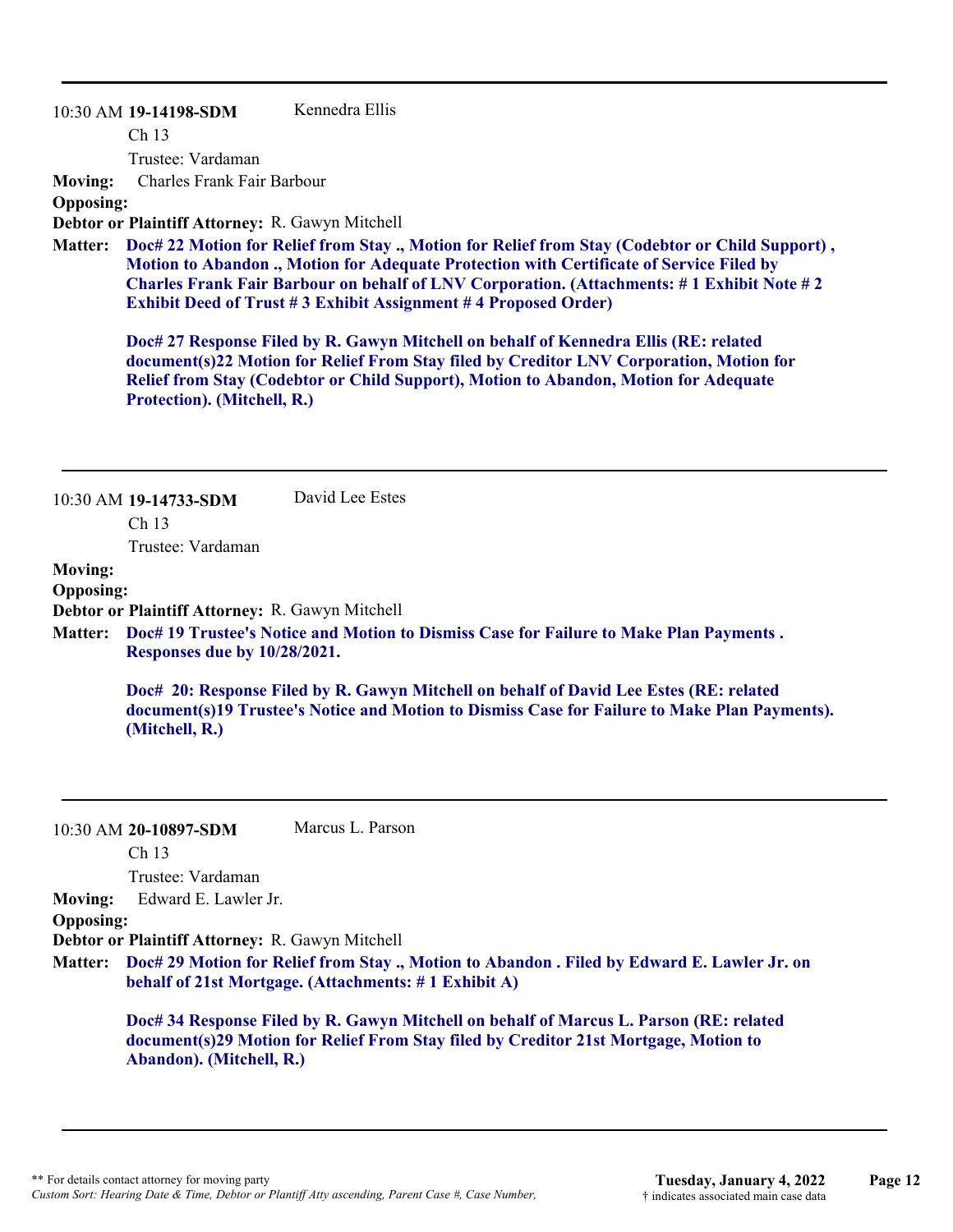10:30 AM **20-12068-SDM** 

Janice Marie Savior

Ch 13

Trustee: Vardaman

**Moving:** Eric C Miller

**Opposing:**

**Debtor or Plaintiff Attorney:** R. Gawyn Mitchell

**Doc# 28 Motion for Relief from Stay AND FOR OTHER RELIEF. Filed by Eric C Miller on Matter: behalf of DEUTSCHE BANK NATIONAL TRUST COMPANY, as Trustee for SECURITIZED ASSET BACKED RECEIVABLES LLC TRUST 2007-HE1, MORTGAGE PASS-THROUGH CERTIFICATES, SERIES 2007-HE1.**

**Doc# 31 Response Filed by R. Gawyn Mitchell on behalf of Janice Marie Savior (RE: related document(s)28 Motion for Relief From Stay filed by Creditor DEUTSCHE BANK NATIONAL TRUST COMPANY, as Trustee for SECURITIZED ASSET BACKED RECEIVABLES LLC TRUST 2007-HE1, MORTGAGE PASS-THROUGH CERTIFICATES, SERIES 2007-HE1). (Mitchell, R.)**

10:30 AM **20-12810-SDM**  Kyle Holdiness

Ch 13

Trustee: Vardaman

**Moving:** Edward E. Lawler Jr.

**Opposing:**

**Debtor or Plaintiff Attorney:** R. Gawyn Mitchell

**Doc# 22 Motion for Relief from Stay ., Motion to Abandon . Filed by Edward E. Lawler Jr. on Matter: behalf of 21st Mortgage Corporation. (Attachments: # 1 Exhibit A)**

**Doc# 27 Response Filed by R. Gawyn Mitchell on behalf of Kyle Holdiness (RE: related document(s)22 Motion for Relief From Stay filed by Creditor 21st Mortgage Corporation, Motion to Abandon). (Mitchell, R.)**

10:30 AM **21-10380-SDM** 

Kimberly House-Walker

Ch 13

Trustee: Vardaman

**Moving:**

**Opposing:**

**Debtor or Plaintiff Attorney:** R. Gawyn Mitchell

**Doc# 16 Trustee's Notice and Motion to Dismiss Case for Failure to Make Plan Payments . Matter: Responses due by 10/28/2021.**

> **Doc# 17 Response Filed by R. Gawyn Mitchell on behalf of Kimberly House-Walker (RE: related document(s)16 Trustee's Notice and Motion to Dismiss Case for Failure to Make Plan Payments). (Mitchell, R.)**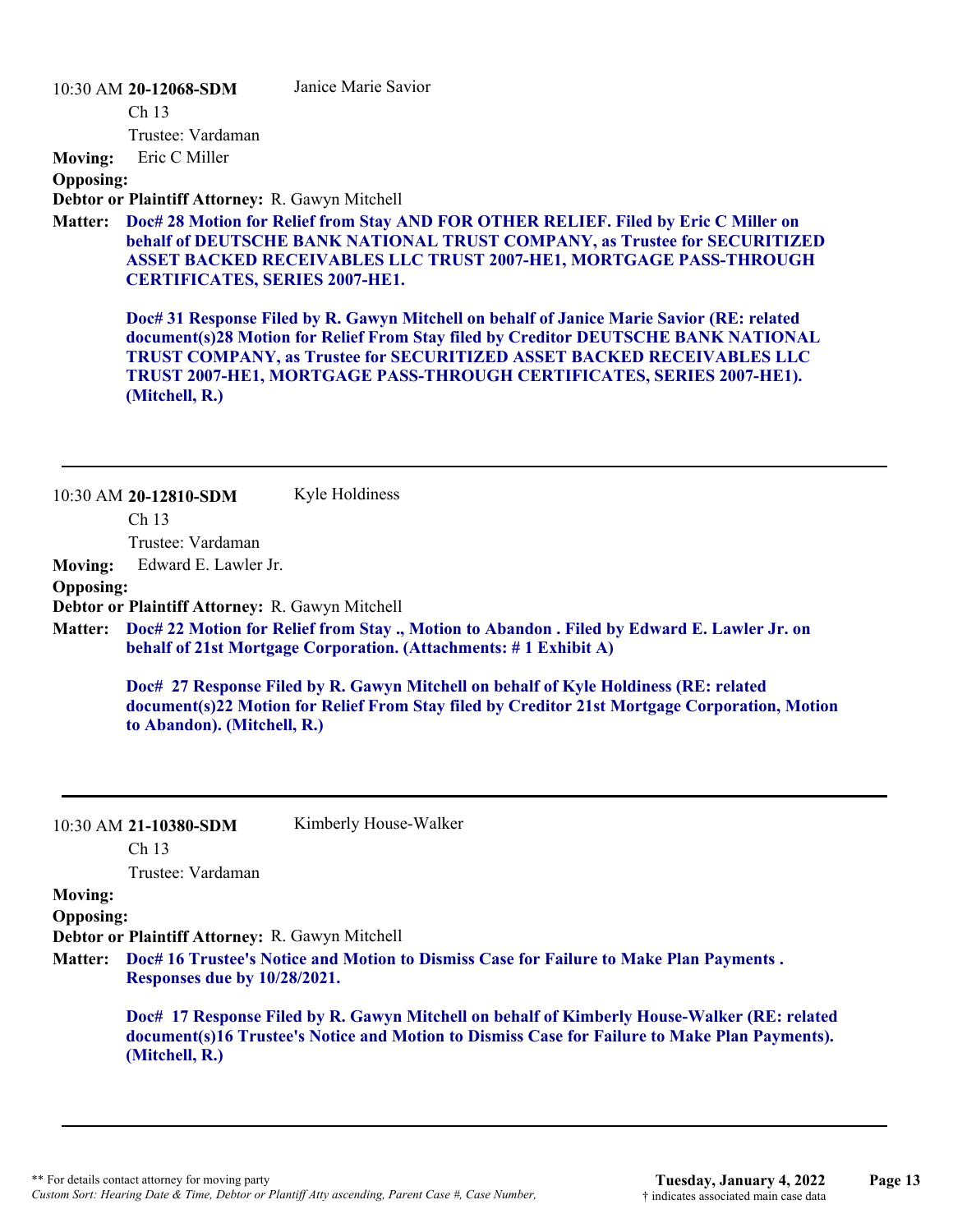|                  | 10:30 AM 21-10553-SDM                           | JayMarcus Sherrod and                                                                                                                                                                  |
|------------------|-------------------------------------------------|----------------------------------------------------------------------------------------------------------------------------------------------------------------------------------------|
|                  | Ch <sub>13</sub>                                | Jalisa M. Goulde                                                                                                                                                                       |
|                  | Trustee: Vardaman                               |                                                                                                                                                                                        |
| <b>Moving:</b>   |                                                 |                                                                                                                                                                                        |
| <b>Opposing:</b> |                                                 |                                                                                                                                                                                        |
|                  | Debtor or Plaintiff Attorney: R. Gawyn Mitchell |                                                                                                                                                                                        |
| Matter:          | <b>Responses due by 10/28/2021.</b>             | Doc# 26 Trustee's Notice and Motion to Dismiss Case for Failure to Make Plan Payments.                                                                                                 |
|                  | <b>Make Plan Payments). (Mitchell, R.)</b>      | Doc# 27 Response Filed by R. Gawyn Mitchell on behalf of Jalisa M. Goulde, JayMarcus<br>Sherrod (RE: related document(s)26 Trustee's Notice and Motion to Dismiss Case for Failure to  |
|                  | 10:30 AM 21-11430-SDM                           | Darel D. Durrah                                                                                                                                                                        |
|                  | Ch 13                                           |                                                                                                                                                                                        |
|                  | Trustee: Vardaman                               |                                                                                                                                                                                        |
| <b>Moving:</b>   | Edward E. Lawler Jr.                            |                                                                                                                                                                                        |
| <b>Opposing:</b> |                                                 |                                                                                                                                                                                        |
|                  | Debtor or Plaintiff Attorney: R. Gawyn Mitchell |                                                                                                                                                                                        |
| <b>Matter:</b>   |                                                 | Doc# 21 Motion for Relief from Stay., Motion to Abandon. Filed by Edward E. Lawler Jr. on<br>behalf of 21st Mortgage Corporation. (Attachments: #1 Exhibit A)                          |
|                  | to Abandon). (Mitchell, R.)                     | Doc# 26 Response Filed by R. Gawyn Mitchell on behalf of Darel D. Durrah (RE: related<br>document(s)21 Motion for Relief From Stay filed by Creditor 21st Mortgage Corporation, Motion |

10:30 AM **21-11443-SDM**  Tiffany G. Walker

Ch 13

Trustee: Vardaman

**Moving:** R. Gawyn Mitchell

**Opposing:** Michael Lindsey

**Debtor or Plaintiff Attorney:** R. Gawyn Mitchell

**Doc# 15 Objection to Claim of NewRez LLC dba Shellpoint Mortgage Servicing Filed by Tiffany Matter: G. Walker. Responses due by 11/15/2021. (Attachments: # 1 Proposed Order) (Mitchell,** 

**Doc# 19 Response Filed by Michael Lindsey on behalf of NewRez LLC dba Shellpoint Mortgage Servicing (RE: related document(s)15 Objection to Claim filed by Debtor Tiffany G. Walker). (Lindsey, Michael)**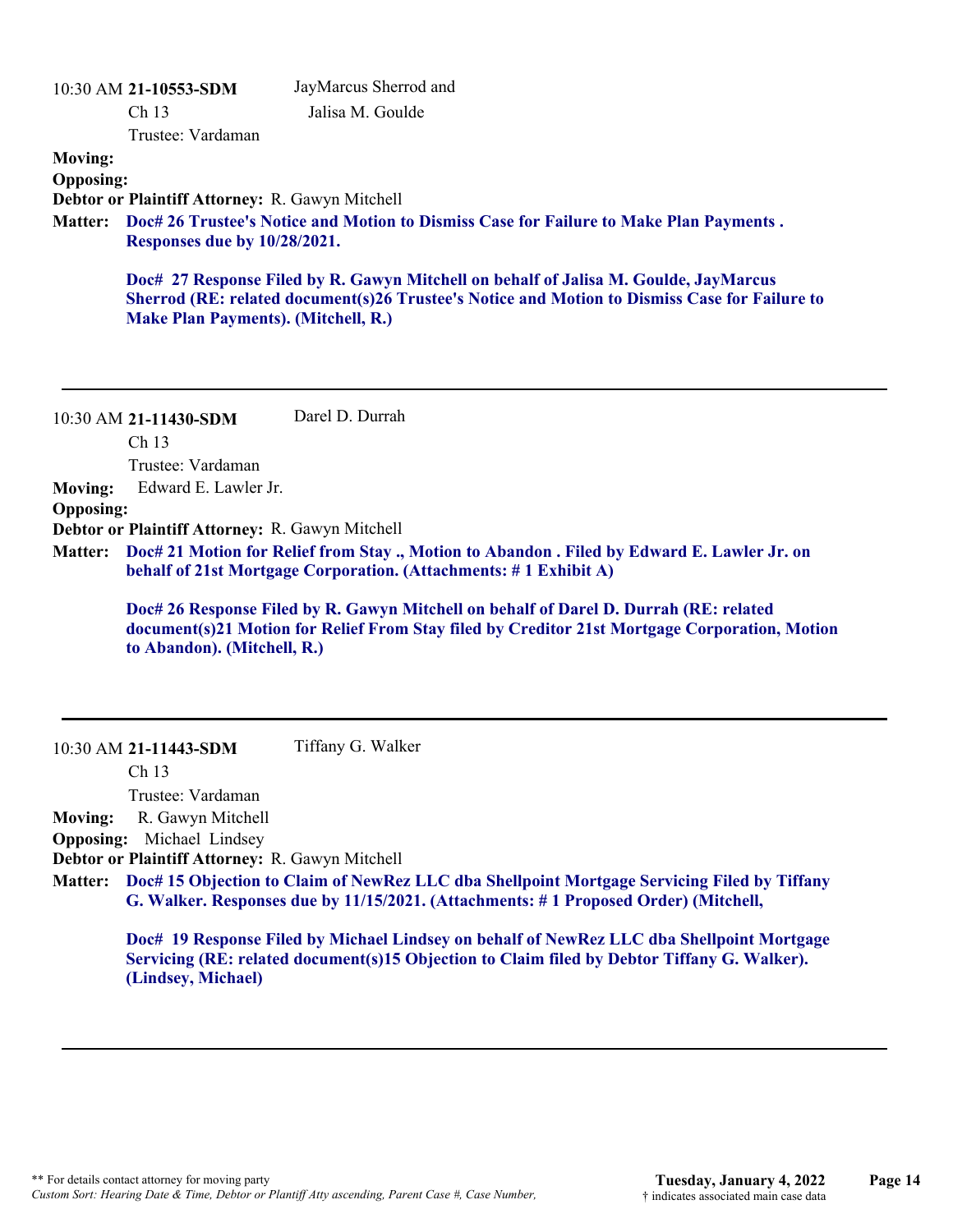#### 10:30 AM **21-11467-SDM**

Sharon R. Seals

Ch 13

Trustee: Vardaman

**Moving:** R. Gawyn Mitchell

**Opposing:**

**Debtor or Plaintiff Attorney:** R. Gawyn Mitchell

**Doc# 20 Objection to Notice of Postpetition Mortgage Fees, Expenses and Charges Filed by R. Matter: Gawyn Mitchell on behalf of Sharon R. Seals RE: (related document(s)19 Notice of Postpetition Mortgage Fees, Expenses, and Charges (B10 Supplement 2) filed by Creditor U.S. Bank, N.A., as Trustee, successor in interest to Wachovia Bank, National Association, as Trustee, successor by merger to First Union National Bank as Trustee, for Mid-State Trust X). (Attachments: # 1 Proposed Order) (Mitchell, R.)**

|                  | 10:30 AM 21-11726-SDM                                  | Sharina Rena Smith                                                                                |
|------------------|--------------------------------------------------------|---------------------------------------------------------------------------------------------------|
|                  | Ch <sub>13</sub>                                       |                                                                                                   |
|                  | Trustee: Vardaman                                      |                                                                                                   |
| <b>Moving:</b>   | John E. Tucker                                         |                                                                                                   |
| <b>Opposing:</b> |                                                        |                                                                                                   |
|                  | <b>Debtor or Plaintiff Attorney: R. Gawyn Mitchell</b> |                                                                                                   |
|                  | <b>Gulfco of Mississippi LLC</b>                       | Matter: Doc# 13 Objection to Confirmation of Chapter 13 Plan Filed by John E. Tucker on behalf of |

10:30 AM **21-11802-SDM**  Ch 13 Trustee: Vardaman Brenda L. McCullough **Moving:** Charles F. Barbour **Opposing: Debtor or Plaintiff Attorney:** R. Gawyn Mitchell **Doc# 17 Objection to Confirmation of Chapter 13 Plan Filed by Charles F. Barbour on behalf of Matter: Toyota Motor Credit Corporation**

10:30 AM **21-11877-SDM**  Patricia A. Harris

Ch 13

Trustee: Vardaman

**Moving:** B. Joey Hood II

**Opposing:**

**Debtor or Plaintiff Attorney:** R. Gawyn Mitchell

**Doc# 21 Objection to Confirmation of Chapter 13 Plan Filed by B. Joey Hood II on behalf of Matter: Family Choice Financial Inc.,-Starkville Branch c/o B. Joey Hood, II. (Attachments: # 1 Exhibit) (Hood, B.)**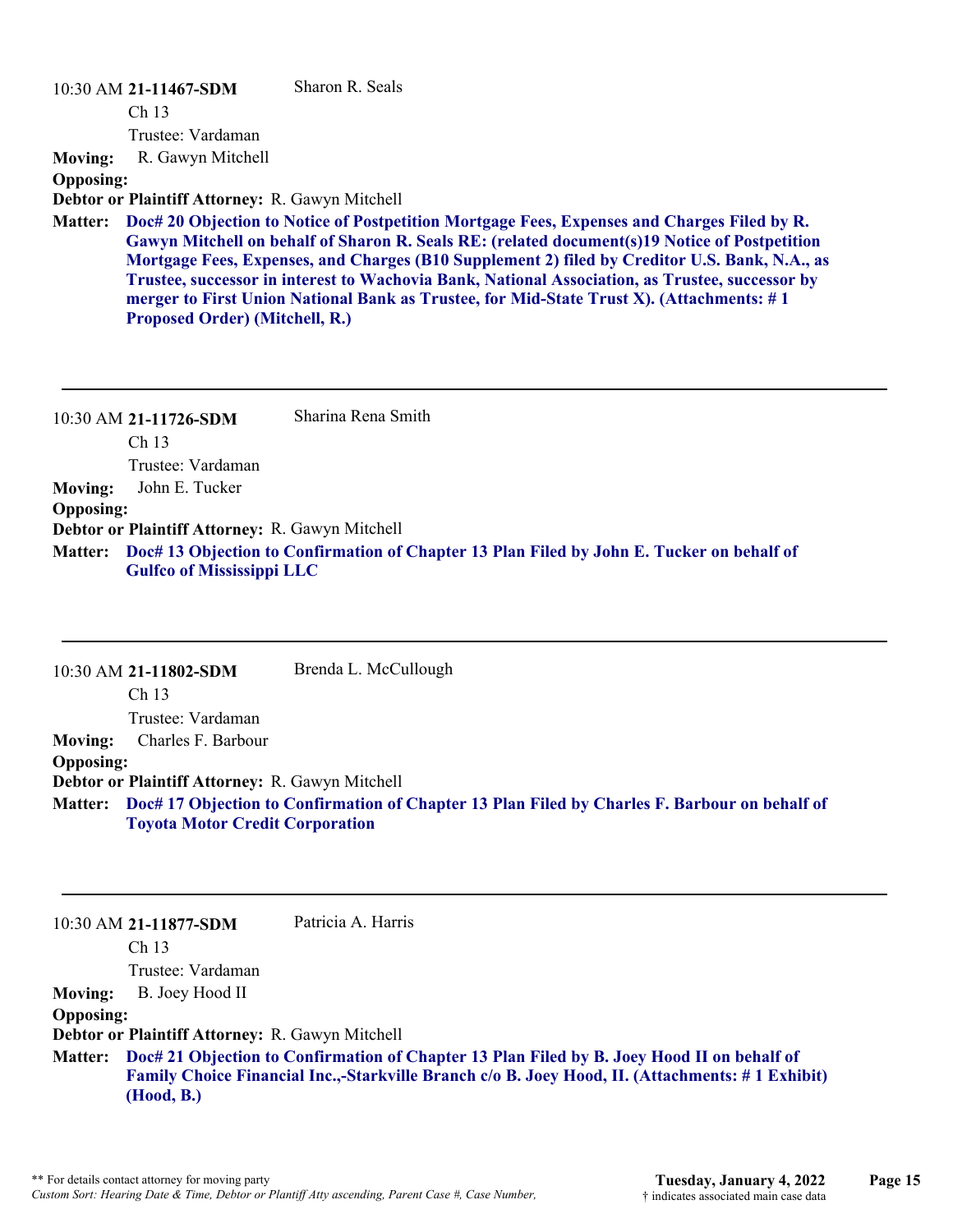|                  | 10:30 AM 21-11908-SDM                                                                                                                            | Thomas W. Watkins and |  |
|------------------|--------------------------------------------------------------------------------------------------------------------------------------------------|-----------------------|--|
|                  | Ch <sub>13</sub>                                                                                                                                 | Bobbie J. Watkins     |  |
|                  | Trustee: Vardaman                                                                                                                                |                       |  |
| <b>Moving:</b>   | Karen A. Maxcy                                                                                                                                   |                       |  |
| <b>Opposing:</b> |                                                                                                                                                  |                       |  |
|                  | Debtor or Plaintiff Attorney: R. Gawyn Mitchell                                                                                                  |                       |  |
|                  | Matter: Doc# 17 Objection to Confirmation of Chapter 13 Plan Filed by Karen A. Maxcy on behalf of<br>Rocket Mortgage LLC, fka Quicken Loans, LLC |                       |  |

10:30 AM **21-11956-SDM**  Ch 13 Trustee: Vardaman Lenora Mae Moore **Moving:** Kelli Michelle Stevens **Opposing: Debtor or Plaintiff Attorney:** R. Gawyn Mitchell **Doc# 14 Objection to Confirmation of Chapter 13 Plan Filed by Kelli Michelle Stevens on behalf Matter: of First Tower Loan LLC**

10:30 AM **21-11998-SDM**  Ch 13 Trustee: Vardaman William C. Randle **Moving:** Bart M. Adams **Opposing: Debtor or Plaintiff Attorney:** R. Gawyn Mitchell **Doc# 17 Objection to Confirmation of Chapter 13 Plan Filed by Bart M. Adams on behalf of Matter: Republic Finance**

|                  | 10:30 AM 21-11998-SDM                           | William C. Randle                                                                                 |
|------------------|-------------------------------------------------|---------------------------------------------------------------------------------------------------|
|                  | Ch <sub>13</sub>                                |                                                                                                   |
|                  | Trustee: Vardaman                               |                                                                                                   |
| <b>Moving:</b>   | John E. Tucker                                  |                                                                                                   |
| <b>Opposing:</b> |                                                 |                                                                                                   |
|                  | Debtor or Plaintiff Attorney: R. Gawyn Mitchell |                                                                                                   |
|                  | <b>Tower Loan of Mississippi LLC</b>            | Matter: Doc# 20 Objection to Confirmation of Chapter 13 Plan Filed by John E. Tucker on behalf of |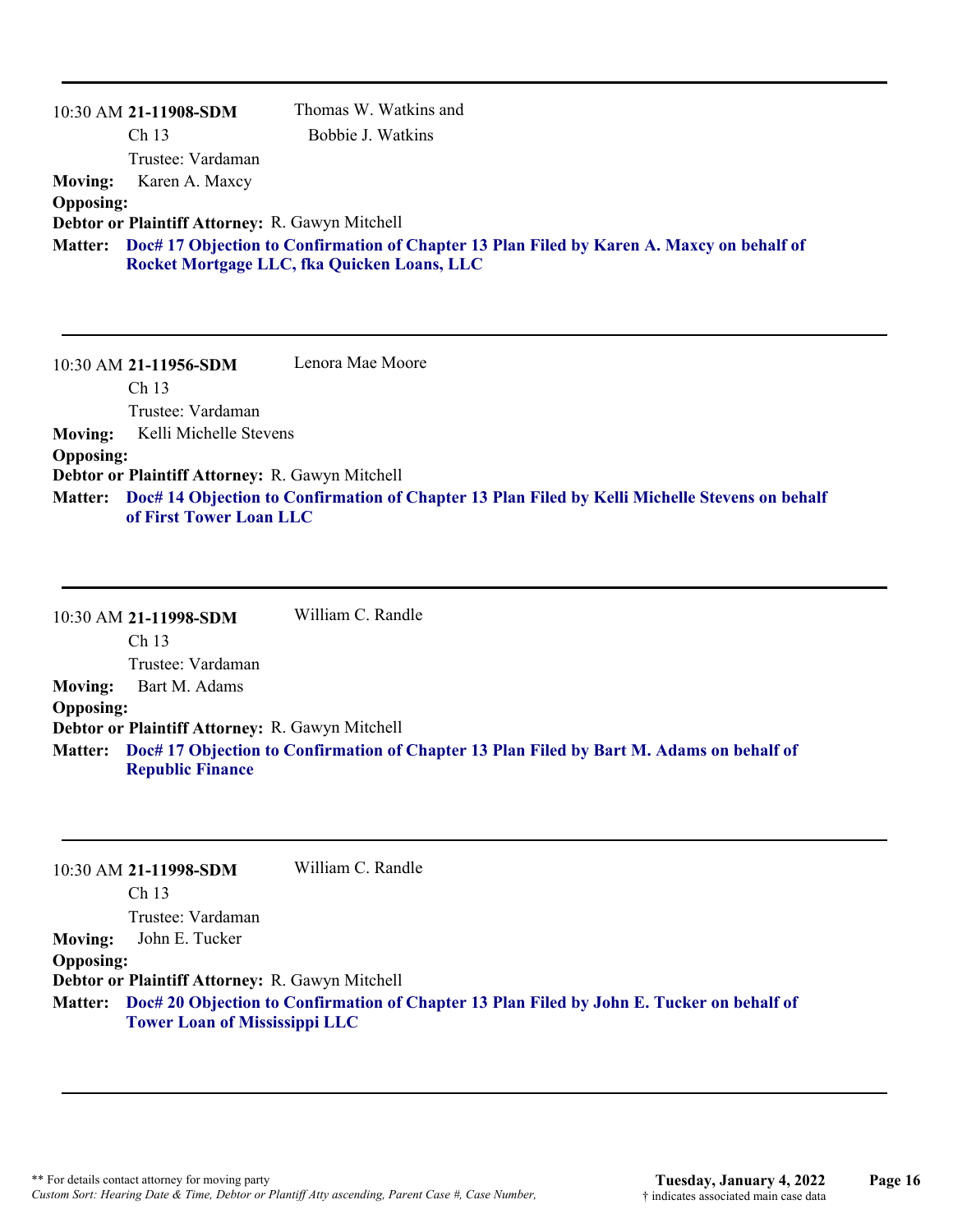| <b>Moving:</b><br><b>Opposing:</b> | 10:30 AM 21-12004-SDM<br>Ch 13<br>Trustee: Vardaman<br>B. Joey Hood II | Lara E. Taylor                                                                                                                                                                |
|------------------------------------|------------------------------------------------------------------------|-------------------------------------------------------------------------------------------------------------------------------------------------------------------------------|
|                                    | Debtor or Plaintiff Attorney: R. Gawyn Mitchell                        |                                                                                                                                                                               |
| <b>Matter:</b>                     |                                                                        | Doc# 15 Objection to Confirmation of Chapter 13 Plan Filed by B. Joey Hood II on behalf of<br>Ackerman Finance Inc. c/o B. Joey Hood, II (Attachments: #1 Exhibit) (Hood, B.) |
|                                    | 10:30 AM 21-12051-SDM                                                  | Quantavius R. Brown                                                                                                                                                           |
|                                    | Ch <sub>13</sub><br>Trustee: Vardaman                                  |                                                                                                                                                                               |
| <b>Moving:</b>                     | Constance Morrow                                                       |                                                                                                                                                                               |
| <b>Opposing:</b>                   |                                                                        |                                                                                                                                                                               |
|                                    | Debtor or Plaintiff Attorney: R. Gawyn Mitchell                        |                                                                                                                                                                               |
| <b>Matter:</b>                     | <b>Mississippi Department of Human Services</b>                        | Doc# 21 Objection to Confirmation of Chapter 13 Plan Filed by Constance Morrow on behalf of                                                                                   |
|                                    | 10:30 AM 21-12054-SDM                                                  | Rufus Easley and                                                                                                                                                              |
|                                    | Ch 13                                                                  | <b>Tierrah Little</b>                                                                                                                                                         |
|                                    | Trustee: Vardaman                                                      |                                                                                                                                                                               |
| <b>Moving:</b>                     | Wesley Blacksher                                                       |                                                                                                                                                                               |
| <b>Opposing:</b>                   |                                                                        |                                                                                                                                                                               |
| <b>Matter:</b>                     | Debtor or Plaintiff Attorney: R. Gawyn Mitchell                        | Doc# 14 Objection to Confirmation of Chapter 13 Plan Filed by Wesley Blacksher on behalf of                                                                                   |
|                                    |                                                                        | Capital One Auto Finance, a division of Capital One, N.A. (Attachments: #1 Exhibit)                                                                                           |

|                   | Bernice B. Jones                                                                                                                                                           |
|-------------------|----------------------------------------------------------------------------------------------------------------------------------------------------------------------------|
|                   |                                                                                                                                                                            |
| Trustee: Vardaman |                                                                                                                                                                            |
|                   |                                                                                                                                                                            |
|                   |                                                                                                                                                                            |
|                   |                                                                                                                                                                            |
|                   | Matter: Doc# 16 Objection to Confirmation of Chapter 13 Plan Filed by Kelli Michelle Stevens on behalf                                                                     |
|                   | 10:30 AM 21-12086-SDM<br>Ch <sub>13</sub><br>Kelli Michelle Stevens<br><b>Opposing:</b><br>Debtor or Plaintiff Attorney: R. Gawyn Mitchell<br>of Gulfco of Mississippi LLC |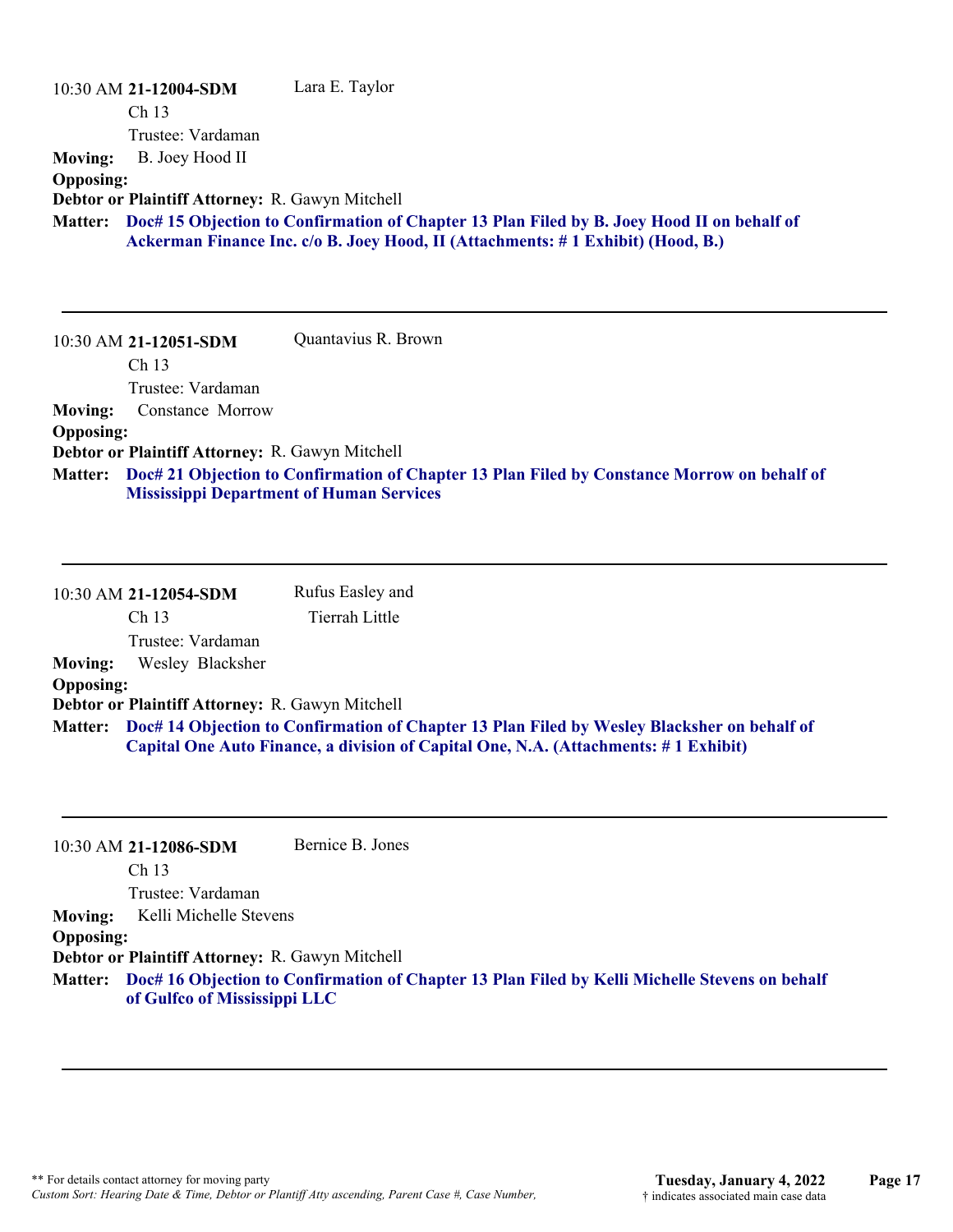|                                    | 10:30 AM 21-12383-SDM<br>Ch 13<br>Trustee: Vardaman<br>R. Gawyn Mitchell | Phyllis R. Welch                                                                                                                                                                            |
|------------------------------------|--------------------------------------------------------------------------|---------------------------------------------------------------------------------------------------------------------------------------------------------------------------------------------|
| <b>Moving:</b><br><b>Opposing:</b> |                                                                          |                                                                                                                                                                                             |
|                                    | Debtor or Plaintiff Attorney: R. Gawyn Mitchell                          |                                                                                                                                                                                             |
| <b>Matter:</b>                     |                                                                          | Doc# 4 Motion to Extend Automatic Stay under 362(c)(3)(B) Filed by R. Gawyn Mitchell on<br>behalf of Phyllis R. Welch. (Attachments: #1 Proposed Order) (Mitchell, R.)                      |
|                                    | 10:30 AM 17-12232-SDM                                                    | George J Isabell and                                                                                                                                                                        |
|                                    | Ch <sub>13</sub>                                                         | Lakeisha J Isabell                                                                                                                                                                          |
|                                    | Trustee: Vardaman                                                        |                                                                                                                                                                                             |
| <b>Moving:</b><br><b>Opposing:</b> | Debtor or Plaintiff Attorney: R.Gawyn Mitchell                           |                                                                                                                                                                                             |
| <b>Matter:</b>                     | Responses due by 10/28/2021.                                             | Doc# 65 Trustee's Notice and Motion to Dismiss Case for Failure to Make Plan Payments.                                                                                                      |
|                                    | Plan Payments). (Mitchell, R.)                                           | Doc# 66 Response Filed by R. Gawyn Mitchell on behalf of George J Isabell, Lakeisha J Isabell<br>(RE: related document(s)65 Trustee's Notice and Motion to Dismiss Case for Failure to Make |

|                  | 10:30 AM 18-10270-SDM                                                                                                                                                                                                                           | Nicholas R Corbell and |
|------------------|-------------------------------------------------------------------------------------------------------------------------------------------------------------------------------------------------------------------------------------------------|------------------------|
|                  | Ch <sub>7</sub>                                                                                                                                                                                                                                 | Kayla N Corbell        |
|                  | Trustee: Applewhite                                                                                                                                                                                                                             |                        |
| <b>Moving:</b>   | R. Gawyn Mitchell                                                                                                                                                                                                                               |                        |
| <b>Opposing:</b> |                                                                                                                                                                                                                                                 |                        |
|                  | Debtor or Plaintiff Attorney: R.Gawyn Mitchell                                                                                                                                                                                                  |                        |
| <b>Matter:</b>   | Doc# 84 Motion to Vacate Order Regarding Reaffirmation Agreement Filed by R. Gawyn<br>Mitchell on behalf of Kayla N Corbell, Nicholas R Corbell (RE: related document(s)75 Order<br>(Generic)). (Attachments: #1 Proposed Order) (Mitchell, R.) |                        |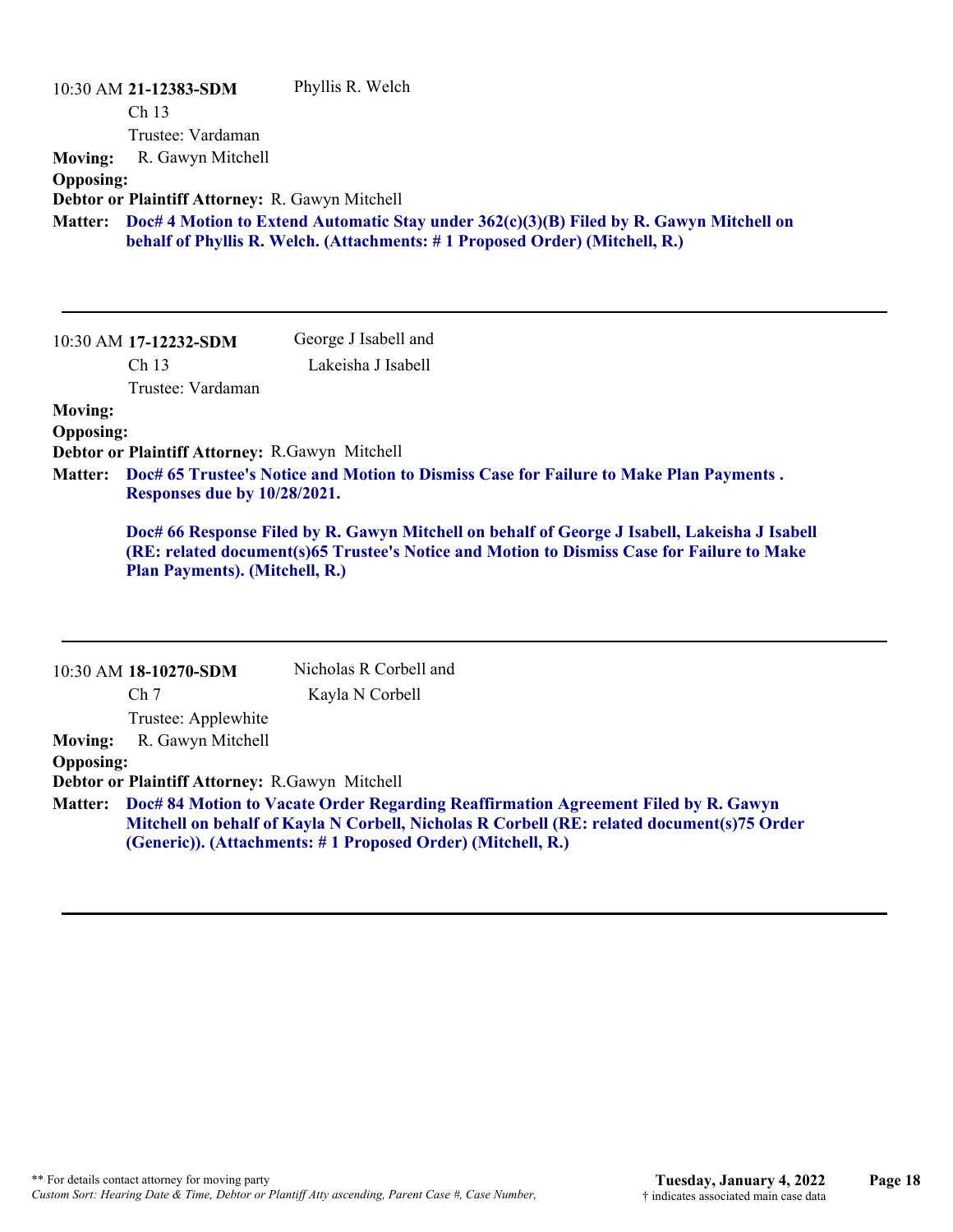|                                                                                                                                          | $10:30$ AM $18-10514$ -SDM                     | Ken R Stanford, Jr. and                                                                                                                                                                      |
|------------------------------------------------------------------------------------------------------------------------------------------|------------------------------------------------|----------------------------------------------------------------------------------------------------------------------------------------------------------------------------------------------|
|                                                                                                                                          | Ch <sub>13</sub>                               | Debbie S Stanford                                                                                                                                                                            |
|                                                                                                                                          | Trustee: Vardaman                              |                                                                                                                                                                                              |
| <b>Moving:</b>                                                                                                                           |                                                |                                                                                                                                                                                              |
| <b>Opposing:</b>                                                                                                                         |                                                |                                                                                                                                                                                              |
|                                                                                                                                          | Debtor or Plaintiff Attorney: R.Gawyn Mitchell |                                                                                                                                                                                              |
| Doc# 58 Trustee's Notice and Motion to Dismiss Case for Failure to Make Plan Payments.<br><b>Matter:</b><br>Responses due by 10/28/2021. |                                                |                                                                                                                                                                                              |
|                                                                                                                                          | Plan Payments). (Mitchell, R.)                 | Doc# 59 Response Filed by R. Gawyn Mitchell on behalf of Debbie S Stanford, Ken R Stanford<br>Jr. (RE: related document(s)58 Trustee's Notice and Motion to Dismiss Case for Failure to Make |
|                                                                                                                                          | 10:30 AM 21-11948-SDM                          | Carlton Richey and                                                                                                                                                                           |

|                  | Ch <sub>13</sub>                                             | Delisa Richey                                                                                           |
|------------------|--------------------------------------------------------------|---------------------------------------------------------------------------------------------------------|
|                  | Trustee: Vardaman                                            |                                                                                                         |
| <b>Moving:</b>   | John E. Tucker                                               |                                                                                                         |
| <b>Opposing:</b> |                                                              |                                                                                                         |
|                  | <b>Debtor or Plaintiff Attorney: Catherine Anne Umberger</b> |                                                                                                         |
|                  |                                                              | Matter: Doc# 16 Objection to Confirmation of Chapter 13 Plan Filed by John E. Tucker on behalf of First |
|                  | <b>Tower Loan LLC</b>                                        |                                                                                                         |

10:30 AM **21-12042-SDM**  Ch 13 Trustee: Vardaman Margaret Conway **Moving:** Kelli Michelle Stevens **Opposing: Debtor or Plaintiff Attorney:** Catherine Anne Umberger **Doc# 21 Objection to Confirmation of Chapter 13 Plan Filed by Kelli Michelle Stevens on behalf Matter: of First Tower Loan LLC**

10:30 AM **20-10889-SDM**  Brandi Hughes

Ch 13

Trustee: Vardaman

**Moving:**

**Opposing:**

**Debtor or Plaintiff Attorney:** Miranda Linton Williford

**Doc# 43 Trustee's Notice and Motion to Dismiss Case for Failure to Make Plan Payments . Matter: Responses due by 10/28/2021.**

**Doc# 44 Response TMTD Filed by Miranda Linton Williford on behalf of Brandi Hughes (RE: related document(s)43 Trustee's Notice and Motion to Dismiss Case for Failure to Make Plan Payments). (Williford, Miranda)**